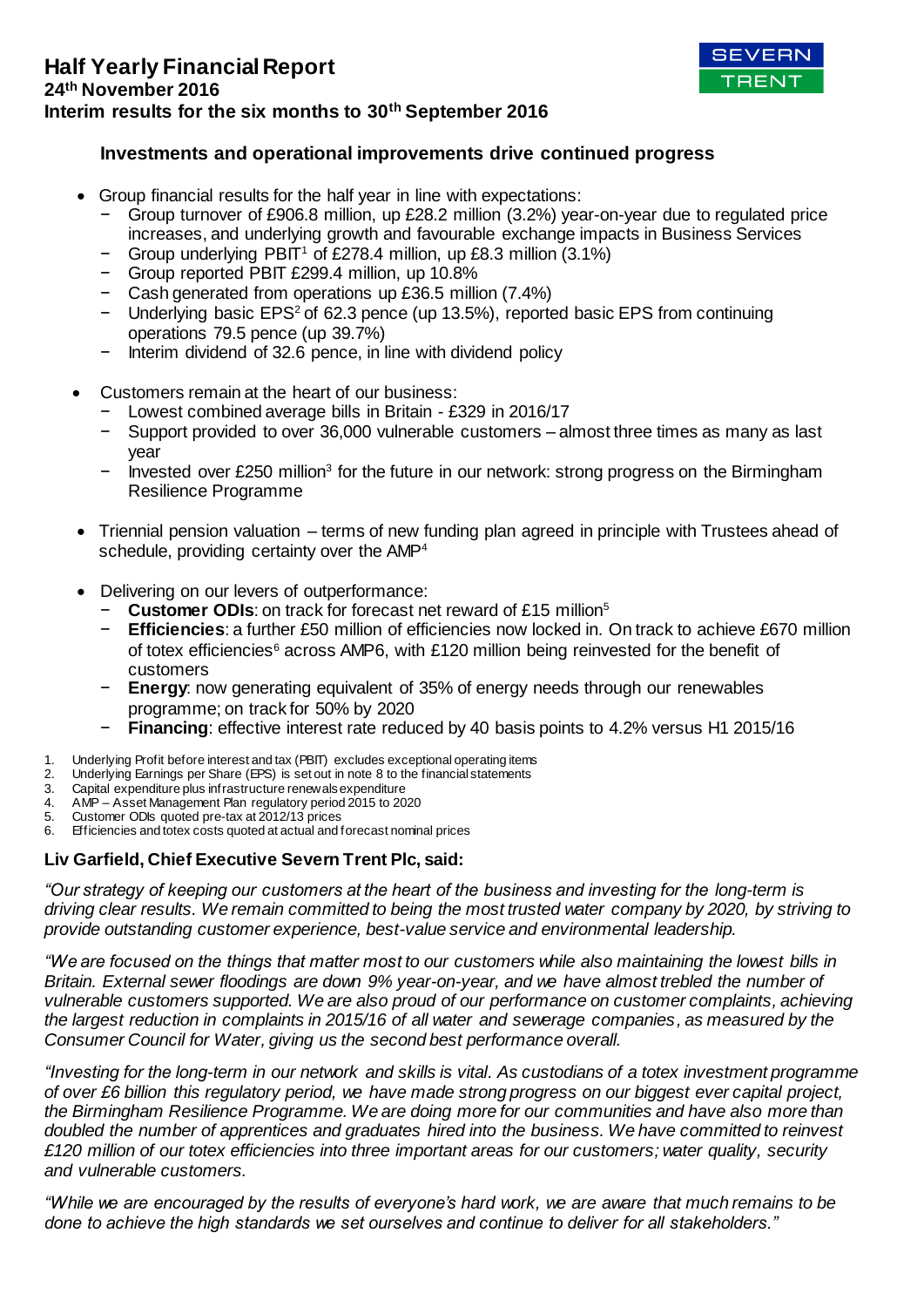# **Group results from continuing operations**

#### **Underlying results**

| Six months ended 30 <sup>th</sup> September | 2016   | 2015           | Increase |
|---------------------------------------------|--------|----------------|----------|
|                                             |        | $(restated)^2$ |          |
|                                             | £m     | £m             | %        |
| Group turnover                              | 906.8  | 878.6          | 3.2      |
| Underlying group PBIT <sup>1</sup>          | 278.4  | 270.1          | 3.1      |
|                                             |        |                |          |
|                                             | pence/ | pence/         |          |
|                                             | share  | share          |          |
| Underlying basic EPS <sup>1</sup>           | 62.3   | 54.9           | 13.5     |
| Interim dividend declared                   | 32.60  | 32.26          | 1.1      |

### **Reported results**

| Six months ended 30 <sup>th</sup> September         | 2016   | 2015           | Increase |
|-----------------------------------------------------|--------|----------------|----------|
|                                                     |        | $(restated)^2$ |          |
|                                                     | £m     | £m             | %        |
| Group turnover                                      | 906.8  | 878.6          | 3.2      |
| Group profit before interest and tax                | 299.4  | 270.1          | 10.8     |
|                                                     |        |                |          |
|                                                     | pence/ | pence/         |          |
|                                                     | share  | share          |          |
| Basic earnings per share from continuing operations | 79.5   | 56.9           | 39.7     |

1. See note 1

2. Restated for discontinued operations

### **Note: FY2016/17 technical guidance is included in the Chief Financial Officer's Review section of this announcement**

## **Enquiries**

| <b>Investors &amp; Analysts</b><br>Ruban Chandran<br><b>Head of Investor Relations</b> | Severn Trent Plc              | +44 (0) 795 716 6615 |
|----------------------------------------------------------------------------------------|-------------------------------|----------------------|
| <b>Richard Tunnicliffe</b><br><b>Investor Relations Manager</b>                        | Severn Trent Plc              | +44 (0) 783 441 9722 |
| Media<br>Kat Greenwood<br><b>Head of Communications</b>                                | Severn Trent Plc              | +44 (0) 780 156 7105 |
| Jonathan Sibun                                                                         | <b>Tulchan Communications</b> | +44 (0) 207 353 4200 |

# **Interim Results Presentation and Webcast**

There will be a presentation of these results at 9:30am GMT on Thursday 24th November at the London Stock Exchange, 10 Paternoster Square, London, EC4M 7LS. This presentation will be available as a simultaneous webcast on the Severn Trent website (www.severntrent.com) and will remain on the website for subsequent viewing.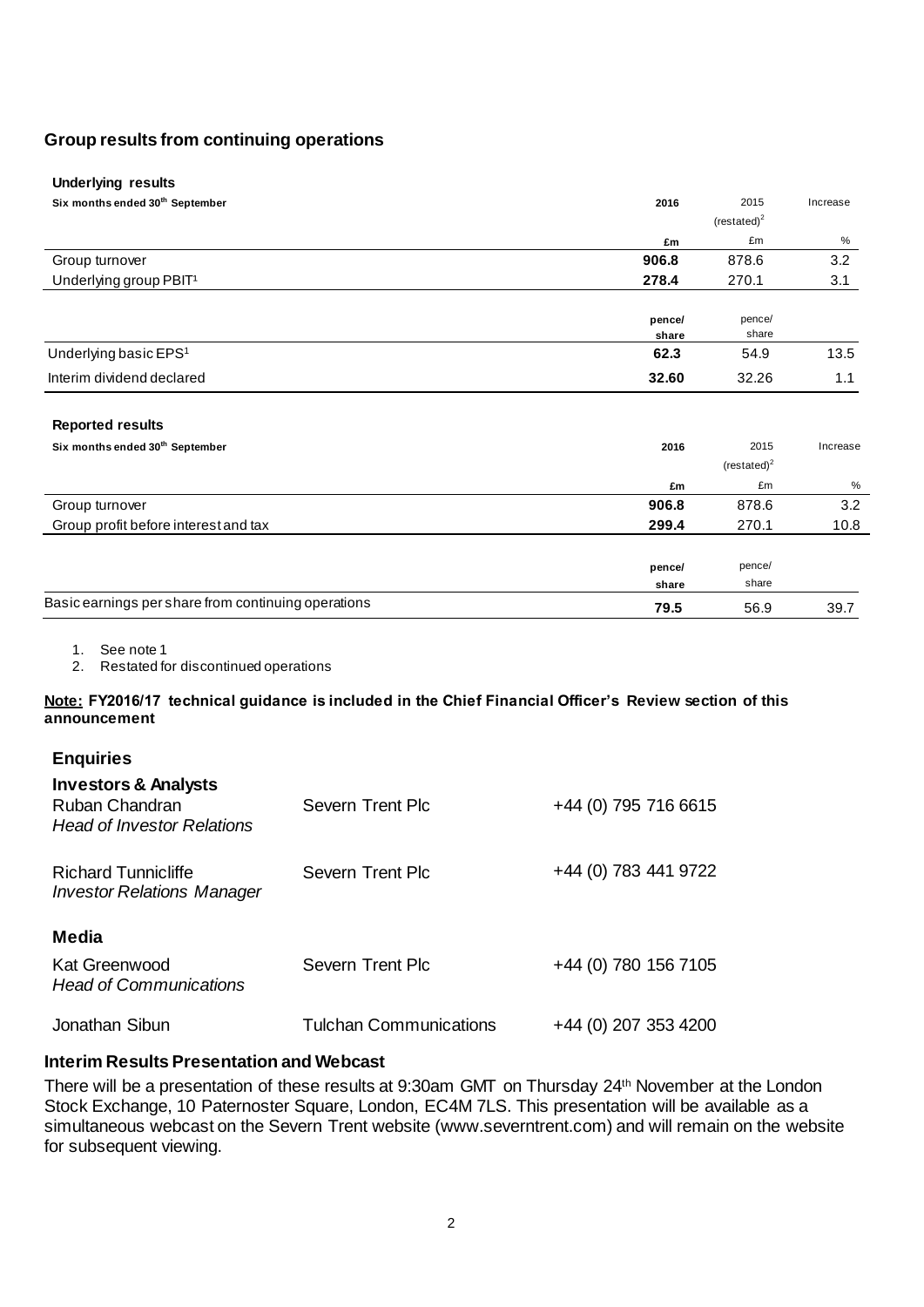# **Chief Executive's Review**

We have continued to make good progress against our ambitious plans during the second year of the regulatory period, AMP6. The plans we set out benefit all of our stakeholders and we have been working hard to achieve them.

Our continued outperformance on customer Outcome Delivery Incentives (ODIs) is evidence that the business is focused on the issues that matter most for our customers. The progress we have made against our totex efficiency target is encouraging, helping towards our ambition of maintaining our waste water business at the upper quartile of the comparator group and moving our water business towards the upper quartile by the end of this regulatory period.

Our 'winning formula', shown below, continues to drive our plans and actions:

- Customers at the heart of our business
- Operational excellence
- Winners in a world of incentivisation
- At the frontier of sector efficiency
- Standard setters in renewable energy
- Successful in competitive markets

## **Customers at the heart of our business**

We continue to emphasise the importance of placing customers at the heart of our decision-making process.

We are proud of a number of achievements so far this year. The Consumer Council for Water recently published a report on complaints performance, in which Severn Trent was commended, having the biggest reduction in complaints of the water and sewerage companies and finishing second overall. Furthermore, in a recent study by Morgan Stanley on customer satisfaction, we came out top of the listed water companies and third overall versus the nine other water and sewerage companies, which is an encouraging result.

We have made excellent progress helping vulnerable customers, with a 2.6 times increase in the number that we have helped so far this year. In addition, we won the Utilities & Telecoms Best Vulnerable Customer Support Team award, demonstrating our commitment to those customers in need of our help.

Good progress has also been made in our digital agenda, with the implementation of new digital services to help keep our customers informed and improve efficiency. This includes interactive voice response to recognise customers and automatically provide our contact agents with their details, implementing contact centre multi-skilling and load balancing to improve the customer experience.

We managed to achieve all of this while maintaining the lowest average combined household bill in Britain, at £329.

However, while we have momentum throughout the organisation, we still have a lot of work to do before we can consider ourselves the benchmark for customer service. Our performance against Ofwat's Service Incentive Mechanism (SIM), which measures customer satisfaction, is perhaps the most obvious illustration of this. In 2015/16, we finished seventh of the eighteen water companies. Improving our performance continues to be a focus for the management team.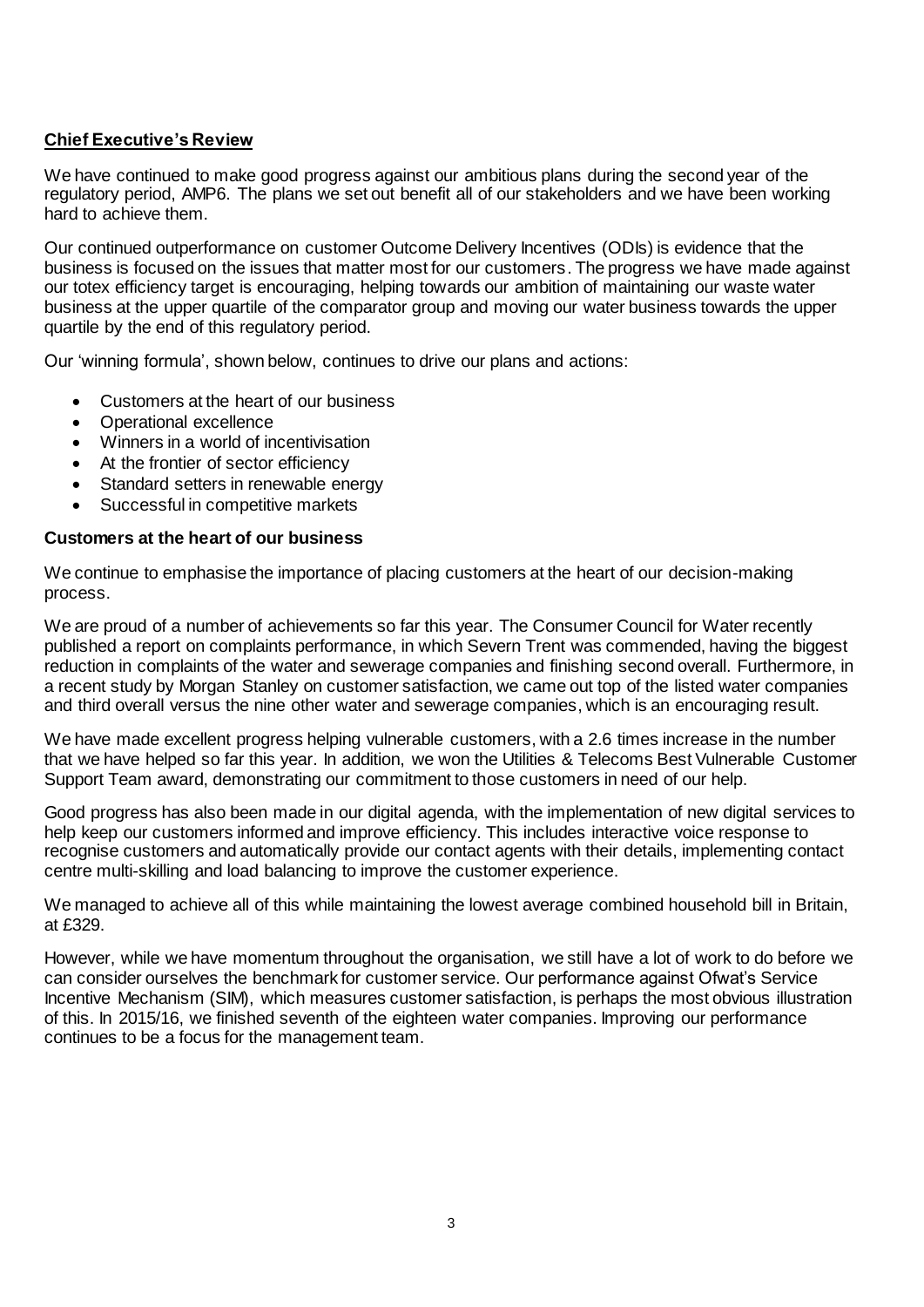# **Operational excellence**

We know that for our customers, regulators and investors operational excellence starts with us providing a reliable and stable network.

Our waste water business continues to perform well, with good performance in external sewer floodings which are down 9% year-on-year. Our sector leading environmental credentials are also reflected by the Environment Agency's award of their highest four star status to us in July of this year.

At the beginning of the AMP, we set out a three-year improvement plan for our water business. We are currently half way through that journey and are pleased to see some encouraging improvements. The work we are doing on our water Distribution Operating Model is a good example of this: we have implemented a new operating model, commercial contracts, working practices and simpler processes to improve our response times, increase process consistency and reduce costs across water distribution.

We have also demonstrated our commitment to the future by welcoming 117 new apprentices and graduates to the business, up from 53 last year. This enables us to develop additional talent that we hope will go on to become future leaders and technical experts in our business.

A key part of operational excellence is the health, safety and wellbeing of our people. Our vision is that noone should get hurt or made unwell by what we do and it is something we take very seriously. Whilst our performance so far this year places us in the upper quartile of water sector performance, we know there is more to be done.

## **Winners in a world of incentivisation**

The regulatory environment incentivises companies to outperform the allowed regulatory return through mechanisms including customer ODIs. Our performance in the first year of this AMP was a clear indication that we are committed to doing the right thing for our customers and we achieved the highest customer ODI reward out of any of the water companies.

We have made a promising start this year despite tougher customer ODI targets as we move through the AMP. We are in reward territory for many of the ODIs which matter most to customers, including external sewer floodings, category three pollutions, leakage, and coliform detections.

Water-quality complaints continues to be a challenging area for us and we expect to receive a penalty again this year. We have identified and started to implement a number of initiatives in this area, such as reducing illegal hydrant use and using innovative ways to reduce manganese levels (both sources of discolouring). However, as expected there will be a lag before we see these changes delivering performance improvement.

All of our operational teams will continue to be focused on delivering the best customer ODI performance we can: these are the key metrics requested by our customers and we expect to finish ahead of our targets this year on the majority of these measures.

We continue to forecast a net customer ODI reward in 2016/17 of £15 million.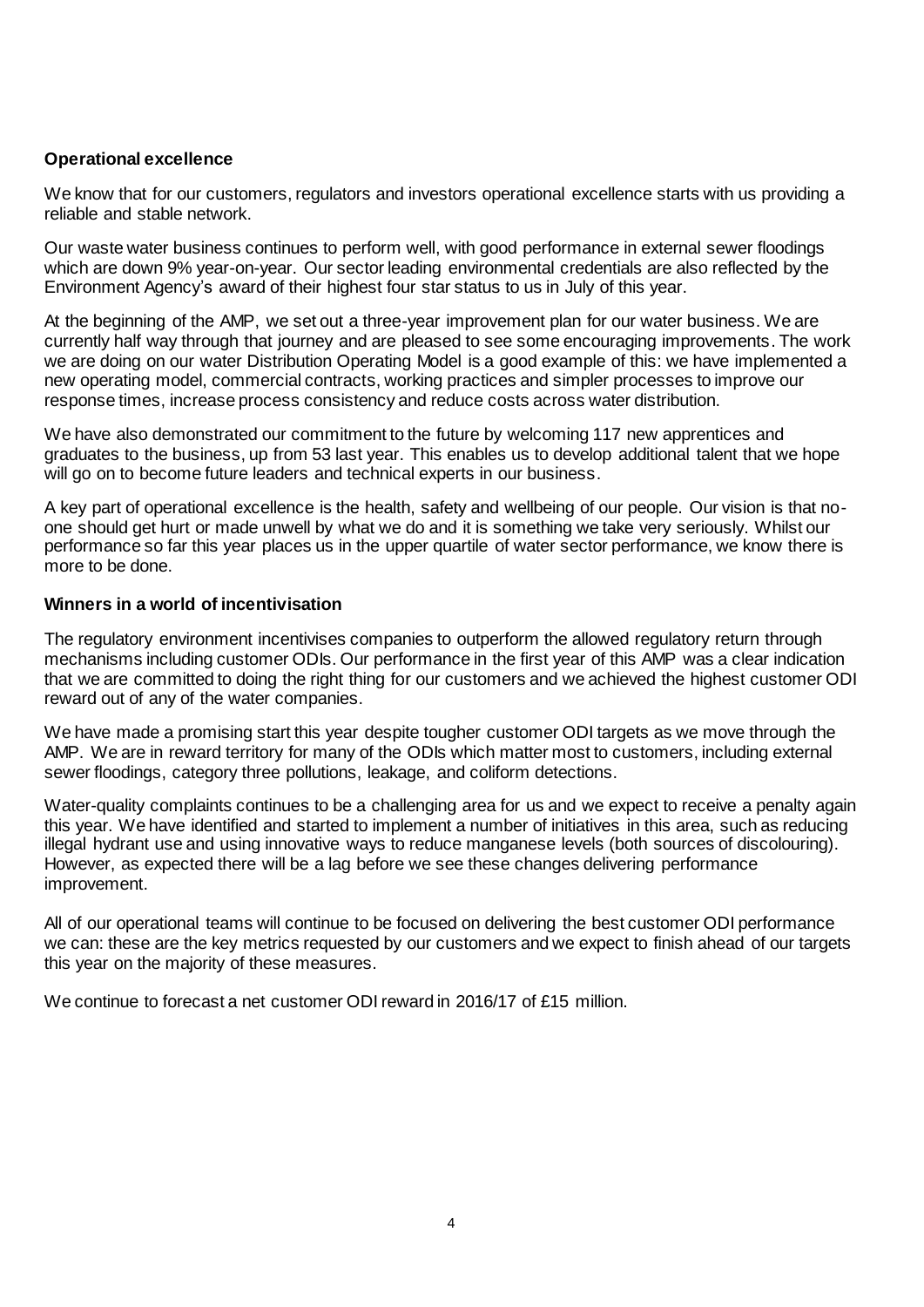# **At the frontier of sector efficiency**

We unveiled our AMP6 efficiency targets in our full year results in May, announcing total efficiencies of £670 million, of which £490 million was locked in. We are pleased to announce today that a further £50 million has now been locked in.

Much of this has been achieved by working in partnership with our supply chain on capital programmes to enhance our waste water treatment and infrastructure assets. Improvements have come through strategic programming, batching, collaborative planning, standardising products and innovative solutions. We also continue to deliver savings through consolidating suppliers and finding more efficient ways of working.

Our targeted efficiencies will deliver £260 million of totex outperformance compared to our AMP6 Final Determination, and we have committed to reinvest £120 million of this for the benefit of our customers into three important areas; water quality, security and vulnerable customers.

We are also proud of our performance on retail cost efficiencies. Based on our analysis of the 2015/16 Ofwat Annual Performance Reports, we estimate that our relative position improved and we were in the upper quartile of all water companies for household cost to serve. This was significantly helped by our strong performance on bad debts.

Our capital programme remains on track, with good progress this half year on the Birmingham Resilience Programme. We have secured all of the planning permissions that we need and have appointed the main contractors. Work has also commenced on the three tunnels required, the first of which is expected to be completed by the end of this year. Good progress is also being made on the other named schemes in our Final Determination including the strategic sewer flooding scheme in Newark and obligations to the Drinking Water Inspectorate.

## **Standard setters in renewable energy**

We remain committed to delivering the renewable energy plan set out at the beginning of the AMP: to generate the equivalent of 50% of our energy needs by 2020, by investing around £190 million across a range of renewable technologies, with all projects achieving double-digit returns.

We are now generating the equivalent of 35% of our energy needs, up from 33% at the end of the last financial year.

To date, we have spent around £70 million of the £190 million, with new regulated sludge anaerobic digestion assets accounting for roughly half of that. The remaining spend, on non-regulated assets, includes solar investment last year and food waste anaerobic digestion this year, with the construction of our second food resource plant at Roundhill progressing well. Once completed it will inject enough gas into the national grid to heat over 3,000 homes.

## **Successful in competitive markets**

We continue to see positive momentum in our Business Services division, with increases in both revenue and profit this year. In the US, we have rationalised our contracts to improve operating margins, and in the UK, our contracts with the Ministry of Defence and the Coal Authority have performed well, with improvements to customer satisfaction on both contracts.

The opening of the non-household retail market in April 2017 is fast approaching and we look forward to the opportunities this will create for our Water Plus joint venture with United Utilities. We have made solid progress in our joint venture, with a new office in Stoke-on-Trent now fully operational, a new team recruited and all customers transferred across to the new company. At the beginning of October, the industry entered shadow market operations, meaning that it will now be operating as if the non-household retail market is open for business, to ensure companies are fully ready for the change.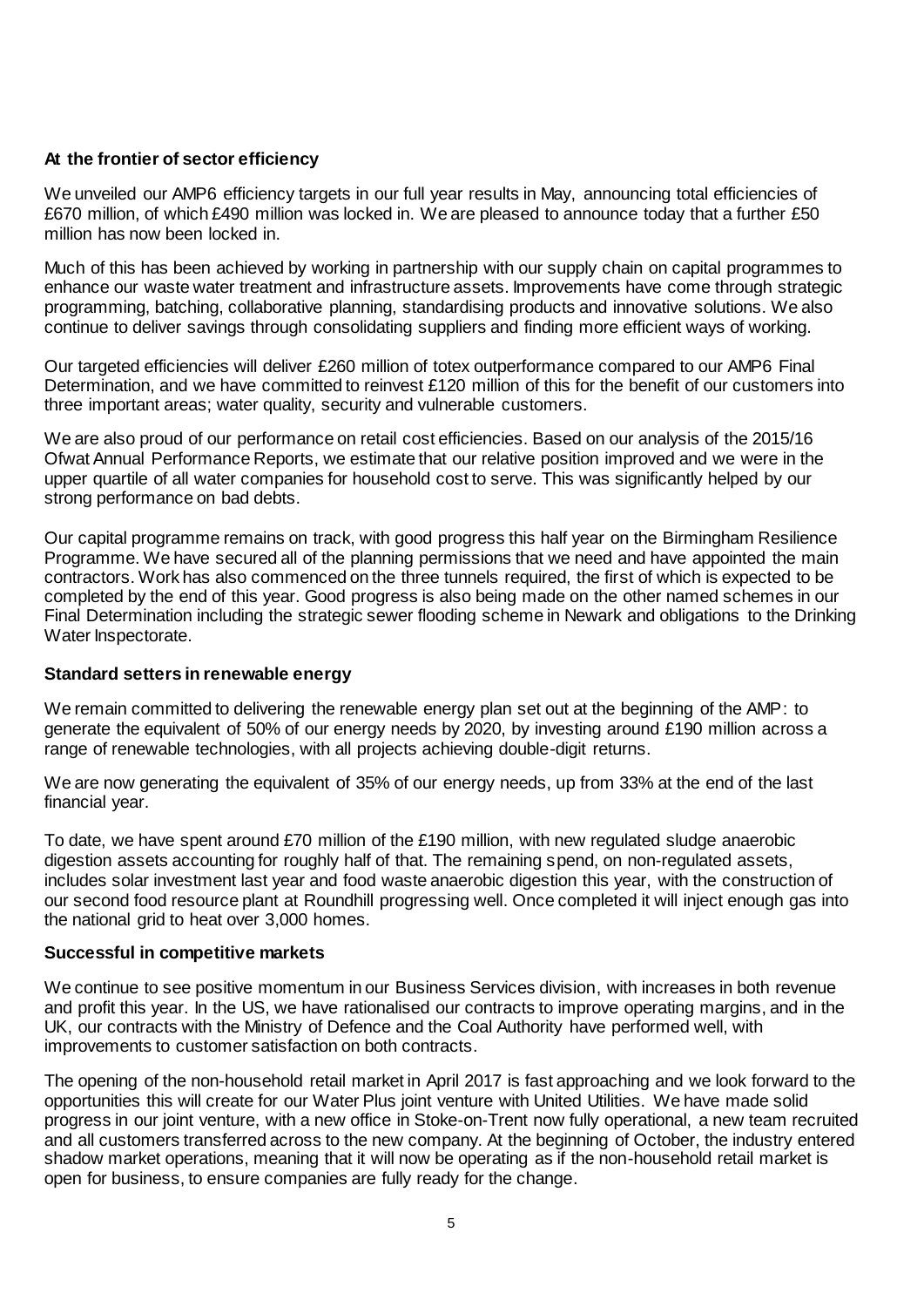# **Chief Financial Officer's Review**

The group has delivered a good financial performance in the first six months of 2016/17. Our Regulated Water and Waste Water business has shown encouraging control of operating costs. In Business Services we have seen good growth both in revenues and underlying  $\mathsf{PBIT}^{\scriptscriptstyle 1}.$ 

A brief overview of our financial performance for the six month period is as follows:

- Group turnover from continuing operations was £906.8 million (2015/16: £878.6 million), an increase of 3.2% - arising from the allowed price increases in our Regulated Water and Waste Water business and a combination of favourable foreign exchange rate movements and growth in sales measured in local currency from Business Services.
- Underlying PBIT<sup>1</sup> increased by 3.1% to £278.4 million (2015/16: £270.1 million) as we saw the benefit of our continued focus on operating costs in our regulated business and improved margins in Business Services.
- We recorded an exceptional gain of £21.0 million from the implementation of a pension increase exchange arrangement.
- Reported group PBIT was £299.4 million (2015/16: £270.1 million).
- Net finance costs were £98.1 million (2015/16: £106.3 million), benefitting from our strategy of replacing retiring fixed rate debt with floating rate debt. This has driven a 40 bps reduction in our effective interest cost to 4.2%, down from 4.6% in 2015/16.
- We recorded a net tax credit of £2.9 million for the period (2015/16: charge of £37.1 million) after including an exceptional deferred tax credit of £39.8 million (2015/16: nil) arising from the reduction in corporation tax rate to 17% from 2020. The current tax charge was £30.2 million (2015/16: £29.3 million) and the deferred tax charge before exceptional tax was £6.7 million (2015/16: £7.8 million).
- Cash from operations was strong; up £36.5 million (7.4%).

We have now reached agreement in principle with the Trustee, ahead of schedule, on the 2016 triennial pension valuation and the future funding plan for the schemes, providing certainty on cash contributions over the AMP. We have agreed to increase ongoing cash contributions by £3m, from £12 million to £15 million per annum, with these revised contributions being index-linked and made through a new Asset Backed Funding (ABF) structure running through to 2031. These are in addition to the £8.2 million per annum being made under an existing ABF structure, which runs to 2032. Both ABF structures "switch off" contributions in the event the main Severn Trent Pension Scheme moves into a technical surplus position. The group will also contribute a further £10 million per annum for the next three financial years, enabled by the cash efficiency of the ABF structure.

The sharp decrease in corporate bond yields since the year end, in particular following the EU referendum, is reflected in the increased accounting valuation of our pension schemes' obligations at the balance sheet date. This was only partially offset by the good performance of the schemes' assets over the same period and as a result our accounting pension deficit increased from £309.5 million to £711.7 million at 30th September 2016.

 $\overline{a}$ 

 $<sup>1</sup>$  See note 1</sup>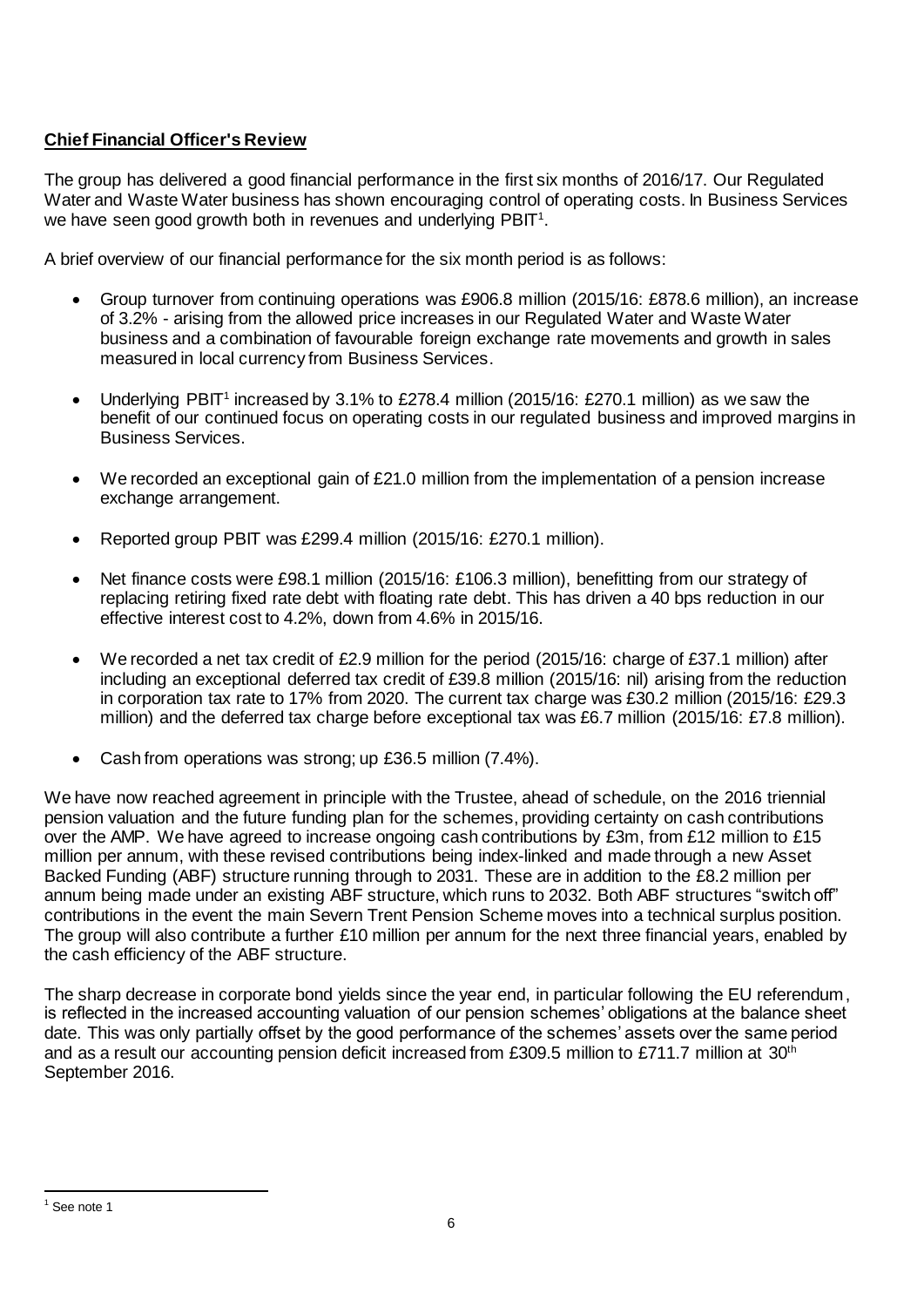On 1<sup>st</sup> June we completed the disposal of our Non-Household Retail activities to Water Plus, the newly formed joint venture with United Utilities. Activities up to the disposal date have been reported as discontinued operations, and the previous year's figures have been restated to reflect this. Details of the restatement were set out in a separate stock market announcement on 8<sup>th</sup> September. The profit from discontinued operations, including the profit on disposal, was £22.5 million (2015/16: £8.0 million) - see note 6. Due to a number of one-off costs associated with the creation of the joint venture, it recorded a small loss in its first months of trading. Preparations for the new market are, however, on track.

# **Regulated Water and Waste Water**

Turnover for the Regulated Water and Waste Water segment was £765.2 million (2015/16: £754.4 million) and underlying PBIT<sup>1</sup> was £268.9 million (2015/16: £265.4 million). As noted in our stock exchange announcement on  $8<sup>th</sup>$  September, the prior year underlying PBIT<sup>1</sup> has been restated by £4.8 million to reflect the share of costs incurred in Regulated Water and Waste Water that was previously allocated to non-household retail operations. As these activities are not transferring to the JV, they are deemed to remain with Regulated Water and Waste Water.

| Six months ended 30 <sup>th</sup> September | 2016    | 2015       | Better/(worse) |        |
|---------------------------------------------|---------|------------|----------------|--------|
|                                             |         | (restated) |                |        |
|                                             | £m      | £m         | £m             | $\%$   |
| <b>Turnover</b>                             | 765.2   | 754.4      | 10.8           | 1.4    |
| Net labour costs                            | (66.8)  | (72.8)     | 6.0            | 8.2    |
| Hired and contracted costs                  | (72.4)  | (70.3)     | (2.1)          | (3.0)  |
| Bad debts                                   | (10.3)  | (12.8)     | 2.5            | 19.5   |
| Power                                       | (39.7)  | (41.4)     | 1.7            | 4.1    |
| Other costs                                 | (87.9)  | (87.6)     | (0.3)          | (0.3)  |
|                                             | (277.1) | (284.9)    | 7.8            | 2.7    |
| Infrastructure maintenance                  | (66.0)  | (52.0)     | (14.0)         | (26.9) |
| Depreciation                                | (153.2) | (152.1)    | (1.1)          | (0.7)  |
| Underlying PBIT <sup>1</sup>                | 268.9   | 265.4      | 3.5            | 1.3    |

Turnover increased by 1.4%. Higher tariffs increased revenue by £11.6 million including the impact of the annual RPI increase on prices. Higher consumption of £0.8 million and net new growth, after taking account of meter optants, of £1.5 million, were offset by changes in the charging base and other impacts that reduced turnover by £3.1 million.

Net labour costs were £6.0 million (8.2%) lower period-on-period. Gross labour costs were marginally (£1.7 million, 1.5%) higher as we absorbed annual wage increases and drove operational efficiencies. Our larger investment programme meant our teams spent more time on capital projects and as a result the amount of labour capitalised was £7.7 million higher year-on-year.

Hired and contracted costs increased by £2.1 million as we continued to invest in improving our customer ODI performance.

Across net labour and hired and contracted costs we have absorbed £2.1 million of costs on activities to prepare the wholesale business for non-household retail competition next year.

Bad debt charges were £2.5 million lower at 1.3% of turnover in the period. The household charge represents 1.8% of household revenue, a year-on-year improvement of 0.4 percentage points (2015/16: 2.2%). Following the transfer of non-household retail activities, the retailer bears the credit risk for nonhousehold customers. After market opening, Regulated Water and Waste Water will bear the credit risk on sales to retailers.

 $\overline{a}$  $<sup>1</sup>$  See note 1</sup>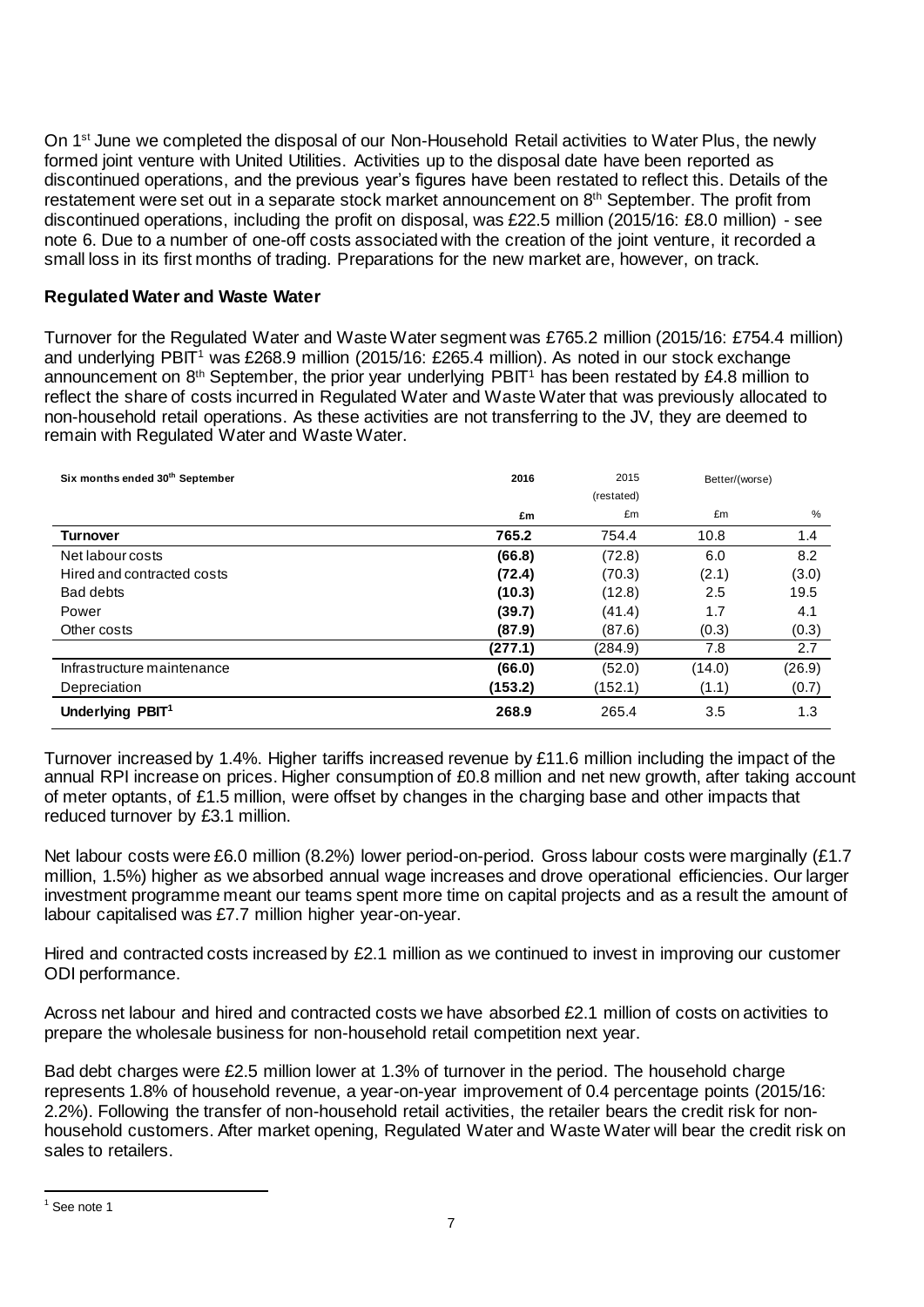Power costs decreased year-on-year as the benefit of lower wholesale electricity prices was partially offset by an increase in power consumption from higher water production volumes. The group manages its power costs through a combination of self-generation, forward price contracts and financial derivatives.

Infrastructure maintenance expenditure was £14.0 million greater in the period. This reflects both the lower than normal level of expenditure in the first six months of the AMP and the planned ramp up of investment this year.

Depreciation was £1.1 million greater period-on-period as the depreciation from newly commissioned assets was largely offset by assets reaching full depreciation and asset retirements.

## **Business Services**

| Six months ended 30 <sup>th</sup> September | 2016  | 2015<br>Increase<br>(restated) |      |      |
|---------------------------------------------|-------|--------------------------------|------|------|
|                                             | £m    | £m                             | £m   | %    |
| <b>Turnover</b>                             |       |                                |      |      |
| <b>Operating Services</b>                   | 124.4 | 110.3                          | 14.1 | 12.8 |
| Renewable Energy                            | 26.6  | 23.8                           | 2.8  | 11.8 |
|                                             | 151.0 | 134.1                          | 16.9 | 12.6 |
| Underlying PBIT <sup>1</sup>                |       |                                |      |      |
| <b>Operating Services</b>                   | 8.7   | 5.1                            | 3.6  | 70.6 |
| Renewable Energy                            | 7.4   | 6.1                            | 1.3  | 21.3 |
|                                             | 16.1  | 11.2                           | 4.9  | 43.8 |

The results above exclude the Non-Household Retail business, which was transferred to the Water Plus joint venture during the period, and the Water Purification business, which was sold during the prior year. Both of these businesses have been classified as discontinued operations in the current and previous periods.

Operating Services turnover was up £14.1 million of which £9.2 million was due to favourable exchange rate movements. At constant exchange rates turnover was up £4.9 million. Operating Services underlying PBIT<sup>1</sup> improved by £3.8 million at constant exchange rates, partially offset by a £0.2 million adverse impact from exchange rate movements.

Renewable Energy turnover increased by £2.8 million, as a £2.2 million increase from higher generation was partially offset by a £0.9 million reduction from lower prices. Other income, including tankered trade waste, increased by £1.5 million.

## **Corporate and Other**

Corporate and Other incurred a net charge before interest, tax and exceptional items of £4.7 million for the six months ended 30<sup>th</sup> September 2016 (2015/16: £5.8 million).

## **Exceptional items<sup>1</sup> before tax**

An exceptional gain of £21.0 million arose (2015/16: nil) from the expected benefit of a pension increase exchange arrangement under which pensioners of the defined benefit schemes have been offered the opportunity – with many making the choice – to exchange future non-statutory inflationary increases on a portion of their pensions earned prior to 1997, for a higher pension payment now.

## **Net finance costs**

The group's net finance costs for the six month period were £98.1 million, £8.2 million lower than the prior period (2015/16: £106.3 million). The reduction was due to lower costs on floating rate debt arising from

 $\overline{a}$ <sup>1</sup> See note 1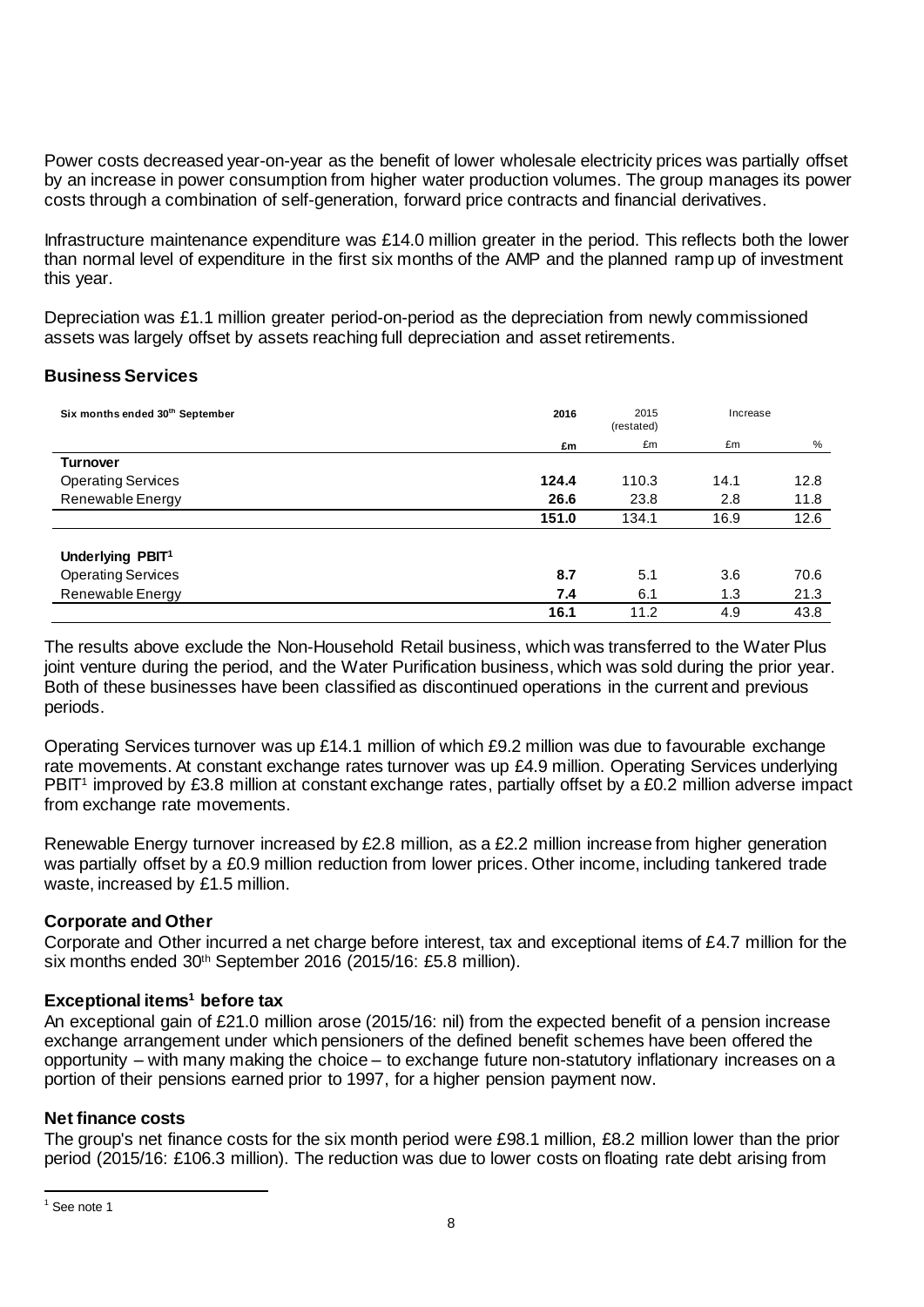lower interest rates, partially offset by higher inflation in the period which has led to higher finance costs on index-linked debt. Finance costs capitalised were higher than the prior year due to an increased level of capital work in progress.

The effective interest rate<sup>1</sup> for the period to September 2016 was 4.2% (2015/16: 4.6%). The effective cash cost of interest<sup>1</sup> was  $3.8\%$  (2015/16: 4.3%). PBITDA interest cover<sup>1</sup> was  $4.7$  times (2015/16:  $4.3$  times) and PBIT interest cover<sup>1</sup> was 3.0 times (2015/16: 2.7 times).

# **Gains/losses on financial instruments**

The group uses financial derivatives solely to hedge risks associated with its normal business activities including:

- Exchange rate exposure on borrowings denominated in foreign currencies;
- Interest rate exposures on floating rate borrowings; and
- Exposures to increases in electricity prices.

Accounting rules require that these derivatives are revalued at each balance sheet date and, unless the strict criteria for cash flow hedge accounting are met, the changes in value are taken to the income statement. If the risk that is being hedged does not impact the income statement in the same period as the change in value of the derivative, then an accounting mismatch arises and there is a net charge or credit to the income statement.

Where derivatives are held to their full term mismatches will net out over the life of the instrument. The changes in value that are recorded during the lives of the derivatives, unless crystallised, do not represent cash flows. Therefore the group presents underlying earnings figures that exclude these items. In exceptional circumstances the group may terminate swap contracts before their maturity date. The payments or receipts arising from the cancellations are charged or credited against the liability or asset on the balance sheet, and amounts previously recognised in reserves are recycled through the income statement.

The group holds interest rate swaps with a notional principal of £519.9 million and cross currency swaps with a sterling principal of £98.3 million which economically act to hedge the interest rate risk on floating rate debt or the exchange rate risk on certain foreign currency borrowings. However, the swaps do not meet the hedge accounting rules of IAS 39 and therefore the changes in fair value are taken to (losses)/gains on financial instruments in the income statement. During the period there was a charge of £6.8 million (2015/16: credit of £27.7 million) in relation to these instruments.

An analysis of the amounts charged to the income statement in the period is presented in note 4 to the financial statements.

The group manages its electricity costs through a combination of self generation, forward price contracts and financial derivatives. The group has fixed substantially all of the estimated wholesale energy usage for 2016/17.

## **Taxation**

Note 5 in the financial statements sets out the tax charges and credits in the period, which are described in more detail below.

The current tax charge for the period was £30.2 million (2015/16: £29.3 million) and the deferred tax charge before exceptional tax was £6.7 million (2015/16: £7.8 million).

There was an exceptional deferred tax credit of £39.8 million (2015/16: nil) arising from the reduction in corporation tax rate to 17% from 2020.

 $\overline{a}$ <sup>1</sup> See note 1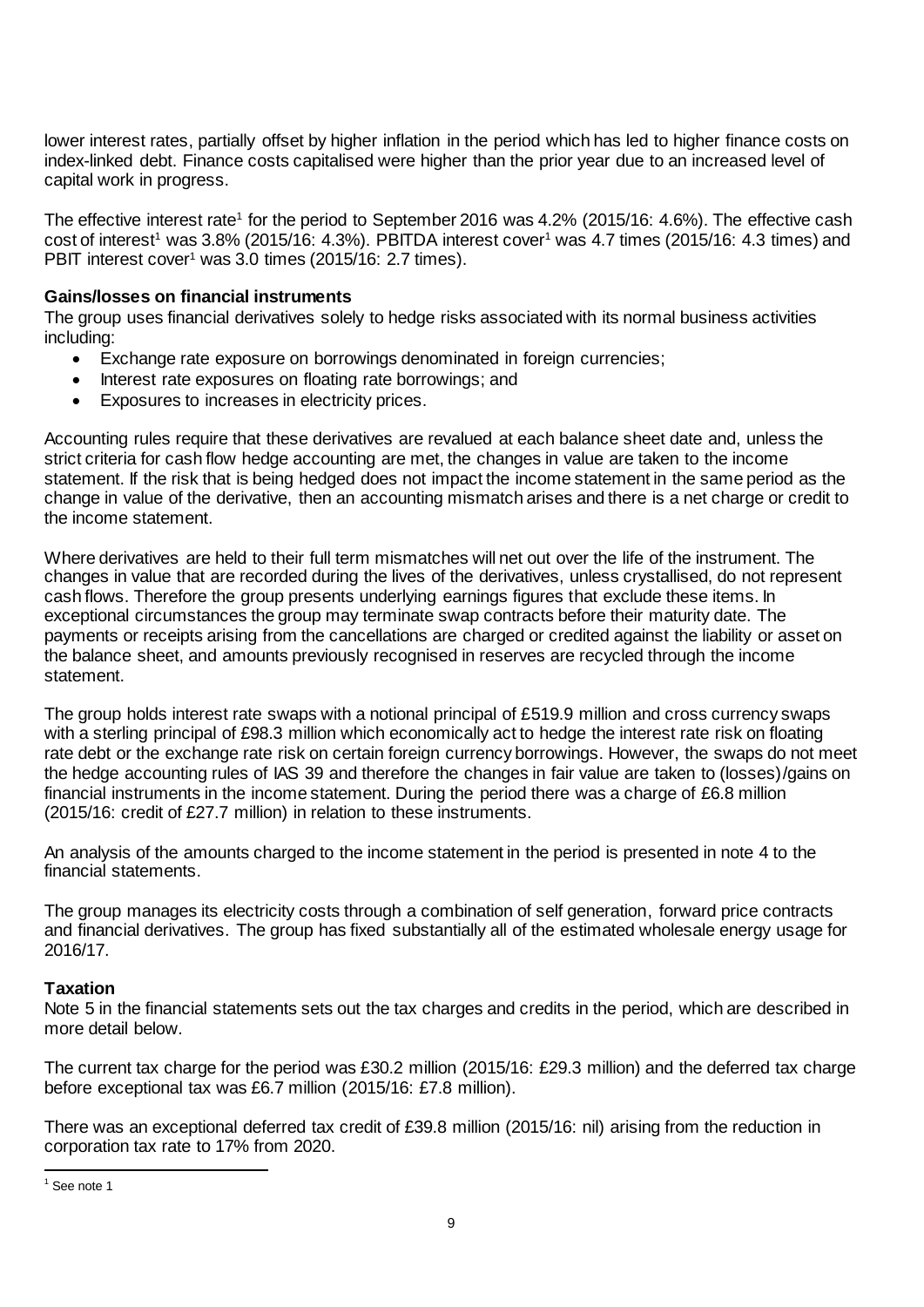Our underlying effective current tax rate<sup>1</sup> was in line with guidance at  $18.5\%$  (2015/16: 18.4%).

## **Profit for the period and earnings per share**

Profit for the period from continuing operations increased by 36% to £187.9 million (2015/16: £138.2 million), a larger increase than group PBIT due to the positive impact of lower financing costs and the exceptional deferred tax credit, partially offset by net losses in the period on financial instruments.

The profit for the period from discontinued operations was £22.5 million (2015/16: profit of £8.0 million).

Total profit for the period including discontinued operations was £210.4 million (2015/16: £146.2 million).

Basic earnings per share from continuing operations increased by 39.7% to 79.5 pence (2015/16: 56.9 pence). Underlying basic earnings per share<sup>1</sup> were 62.3 pence (2015/16: 54.9 pence). For further details see note 8.

# **Cash flow**

| Six months ended 30 <sup>th</sup> September                                  | 2016      | 2015      |
|------------------------------------------------------------------------------|-----------|-----------|
|                                                                              | £m        | £m        |
| Cash generated from operations                                               | 532.0     | 495.5     |
| Net capital expenditure                                                      | (234.8)   | (190.2)   |
| Net interest paid                                                            | (63.9)    | (70.4)    |
| Proceeds on disposal of subsidiaries net of cash disposed and disposal costs | (4.9)     | 47.1      |
| Investments in joint ventures and associates                                 | (55.7)    |           |
| Tax paid                                                                     | (15.4)    | (7.9)     |
| Proceeds on maturity of forward contract                                     | 4.3       |           |
| Free cash flow                                                               | 161.6     | 274.1     |
| <b>Dividends</b>                                                             | (114.0)   | (121.2)   |
| <b>Issue of shares</b>                                                       | 4.9       | 7.0       |
| Purchase of own shares                                                       |           | (66.8)    |
| Change in net debt from cash flows                                           | 52.5      | 93.1      |
| Non-cash movements                                                           | 29.6      | 22.3      |
| Change in net debt                                                           | 82.1      | 115.4     |
| Net debt as at 1 <sup>st</sup> April                                         | (4,823.4) | (4,752.6) |
| Net debt as at 30 <sup>th</sup> September                                    | (4,741.3) | (4,637.2) |

Net debt<sup>2</sup> comprises:

|                                   | 30 <sup>th</sup> September | 31 <sup>st</sup> March | 30 <sup>th</sup> September |
|-----------------------------------|----------------------------|------------------------|----------------------------|
|                                   | 2016                       | 2016                   | 2015                       |
|                                   | £m                         | £m                     | £m                         |
| Cash at bank and in hand          | 17.6                       | 23.4                   | 21.6                       |
| Short term deposits               | 26.2                       | 31.8                   | 35.6                       |
| Bank overdrafts                   | (4.9)                      |                        | (2.6)                      |
| Net cash and cash equivalents     | 38.9                       | 55.2                   | 54.6                       |
| Bank loans                        | (1, 178.8)                 | (1,249.8)              | (1, 125.1)                 |
| Other Ioans                       | (3,582.2)                  | (3,539.7)              | (3,432.2)                  |
| Finance leases                    | (117.2)                    | (117.2)                | (142.6)                    |
| Cross currency swaps hedging debt | 52.3                       | 28.1                   | 8.1                        |
| Loans due from joint venture      | 45.7                       |                        |                            |
| Net debt                          | (4,741.3)                  | (4,823.4)              | (4,637.2)                  |

 $1$  See note 1

 $\overline{a}$ 

 $2$  See note 1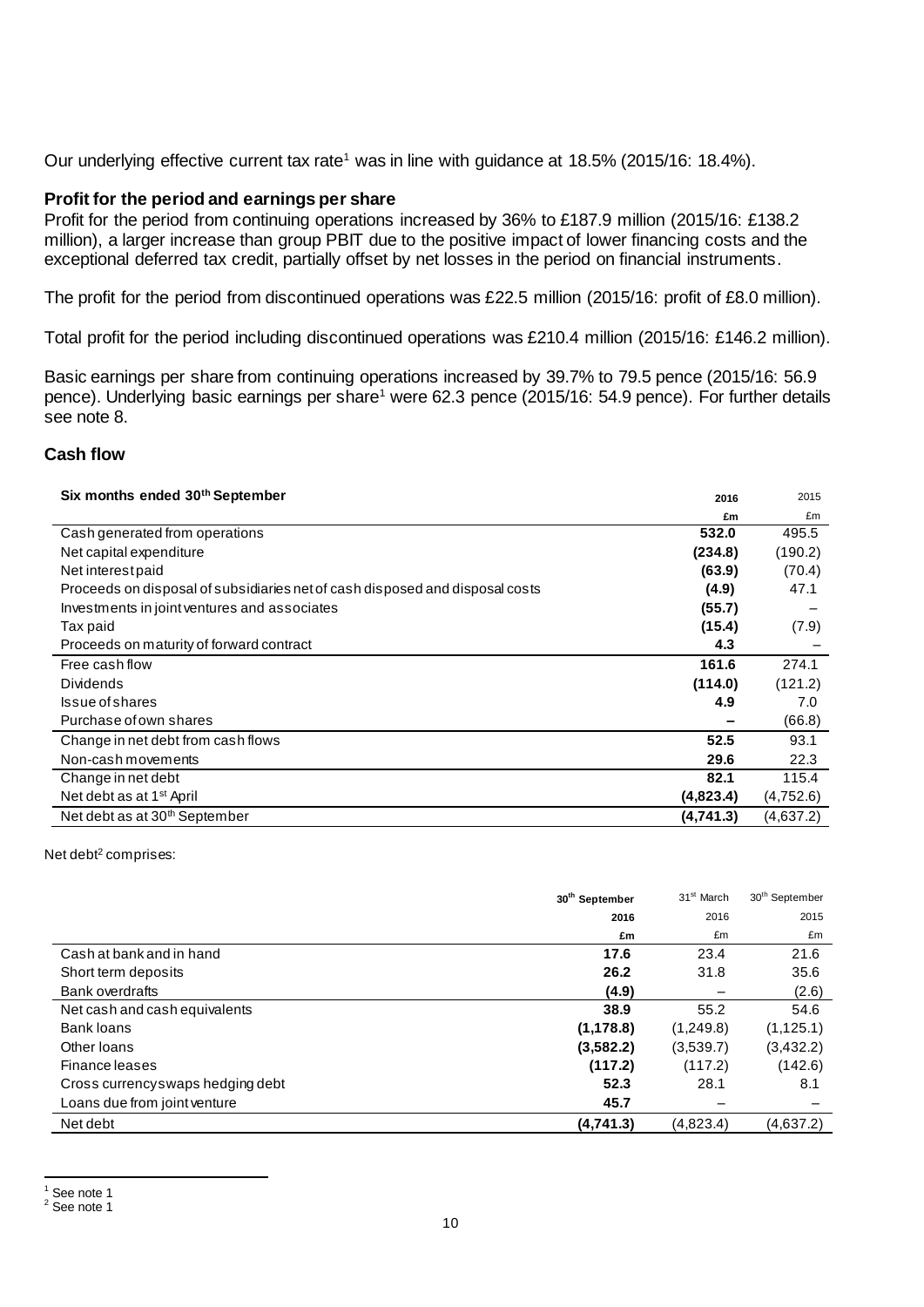At 30<sup>th</sup> September 2016 the group had £38.9 million (31<sup>st</sup> March 2016: £55.2 million) in net cash and cash equivalents. Average debt maturity is around 15 years. Including committed facilities, the group's cash flow requirements are funded until January 2018.

Cash is invested in deposits with highly rated banks and liquidity funds and the list of counterparties is regularly reviewed and reported to the Board.

Net debt<sup>1</sup> at 30<sup>th</sup> September 2016 was £4,741.3 million (31<sup>st</sup> March 2016: £4,823.4 million). Balance sheet gearing (net debt/net debt plus equity) at the half year was 86.1% (31<sup>st</sup> March 2016: 82.6%). Net debt<sup>1</sup>, expressed as a percentage of estimated Regulatory Capital Value at 30<sup>th</sup> September 2016 was 59.4% (31<sup>st</sup>) March 2016: 61.6%).

The estimated fair value of debt at 30<sup>th</sup> September 2016 was £1,484 million higher than book value (31<sup>st</sup>) March 2016: £863 million higher). The increase in the difference to book value is largely due to the decrease in the discount rates applied, driven by lower interest rates prevailing since the EU referendum.

## **Pensions**

The group operates two defined benefit pension schemes, of which the Severn Trent Pension Scheme (STPS) is by far the largest. Both of these schemes closed to future accrual on 31st March 2015 and from 1<sup>st</sup> April 2015 new benefits have been provided within the defined contribution Severn Trent Group Personal Pension Scheme.

Formal triennial actuarial valuations and funding agreements were last completed as at 31st March 2013. The triennial valuation exercise for 31<sup>st</sup> March 2016 is well advanced, and the company and the Pension Trustees have agreed in principle the future funding plan for the STPS and the other smaller defined benefit pension scheme. The agreement reached with the Pension Trustees is summarised below, and will be formally documented over the coming months.

A revised schedule of deficit reduction contributions (replacing the previous schedule agreed for the 2013 triennial valuation) will be put in place to meet the deficit and ongoing administration expenses. These will include payments of £10 million for the next three financial years ending  $31<sup>st</sup>$  March 2019. Further inflation linked payments of £15 million per annum will be made through a new asset backed funding arrangement, starting in the financial year ending 31<sup>st</sup> March 2017 and potentially continuing to 31<sup>st</sup> March 2031, although these contributions will cease earlier should a subsequent valuation of the STPS show that these contributions are no longer needed. The existing asset backed funding arrangement (which provides payment to STPS of £8.2 million per annum) will continue to 31<sup>st</sup> March 2032. In addition to these payments, the company will fund the annual PPF levy incurred by the STPS (£1.2 million for 2016/17).

On an IAS 19 basis, the estimated net position (before deferred tax) of all the group's defined benefit pension schemes was a deficit of £711.7 million as at 30<sup>th</sup> September 2016. This compares to a deficit of £309.5 million at 31st March 2016. To calculate the pension deficit for accounting purposes, we are required to use corporate bond yields as the basis for the discount rate of our long-term liabilities, irrespective of the nature of the scheme's assets or their expected returns. The sharp decrease in corporate bond yields since the year end – one of the biggest six-monthly falls recorded since the iBoxx corporate bond index was first introduced in 2000 – has driven an increase of almost 26% in the accounting valuation of the schemes' liabilities. This was only partially offset by the good performance of the schemes' assets, particularly equities, and the progress made on de-risking the scheme from changes in interest rates.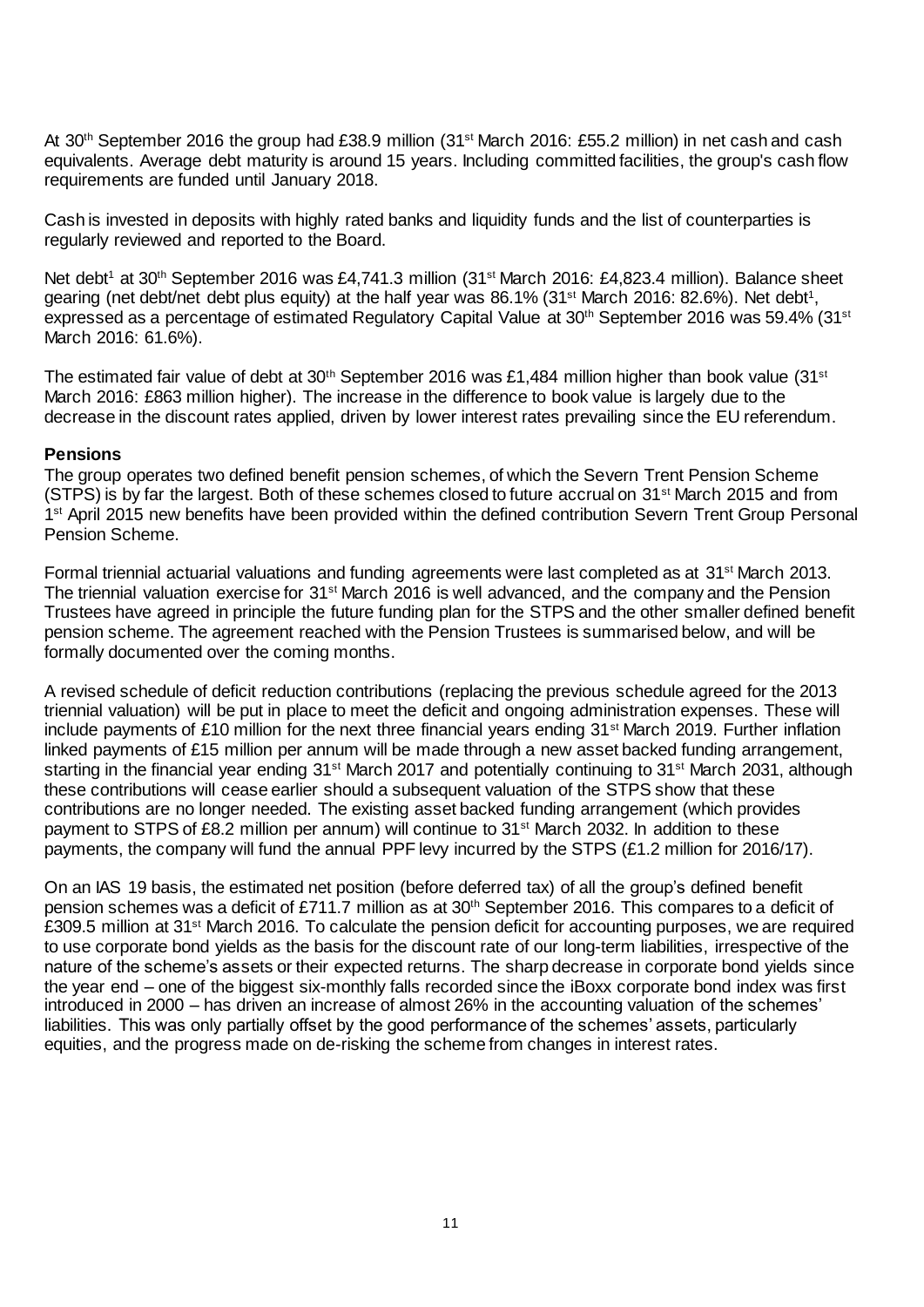The movements in the net deficit during the period were:

|                                 | Def ined<br>benef it<br>obligations | Fair value of<br>plan assets | Net def icit |
|---------------------------------|-------------------------------------|------------------------------|--------------|
|                                 | £m                                  | £m                           | £m           |
| At 1 <sup>st</sup> April 2016   | (2,349.3)                           | 2,039.8                      | (309.5)      |
| Exceptional past service credit | 21.0                                |                              | 21.0         |
| Employer contributions          |                                     | 0.2                          | 0.2          |
| Benefits paid                   | 42.4                                | (42.4)                       |              |
| Scheme administration costs     |                                     | (2.2)                        | (2.2)        |
| Net finance cost                | (41.5)                              | 36.0                         | (5.5)        |
| Actuarial gains and losses      | (626.1)                             | 210.4                        | (415.7)      |
| At 30th September 2016          | (2,953.5)                           | 2,241.8                      | (711.7)      |

On an IAS 19 basis, the funding level has decreased to 76% (31st March 2016: 87%).

# **Exchange rates**

The trading results of overseas subsidiaries are translated to sterling at the average rate of exchange ruling during the period and their net assets are translated at the closing rate on the balance sheet date. The impact of changing exchange rates on the subsidiaries' trading results was immaterial.

## **Dividends**

The Board has declared an interim ordinary dividend of 32.6 pence per share (2015/16: 32.26 pence per share), which will be paid on 6<sup>th</sup> January 2017 to shareholders on the register at 2<sup>nd</sup> December 2016.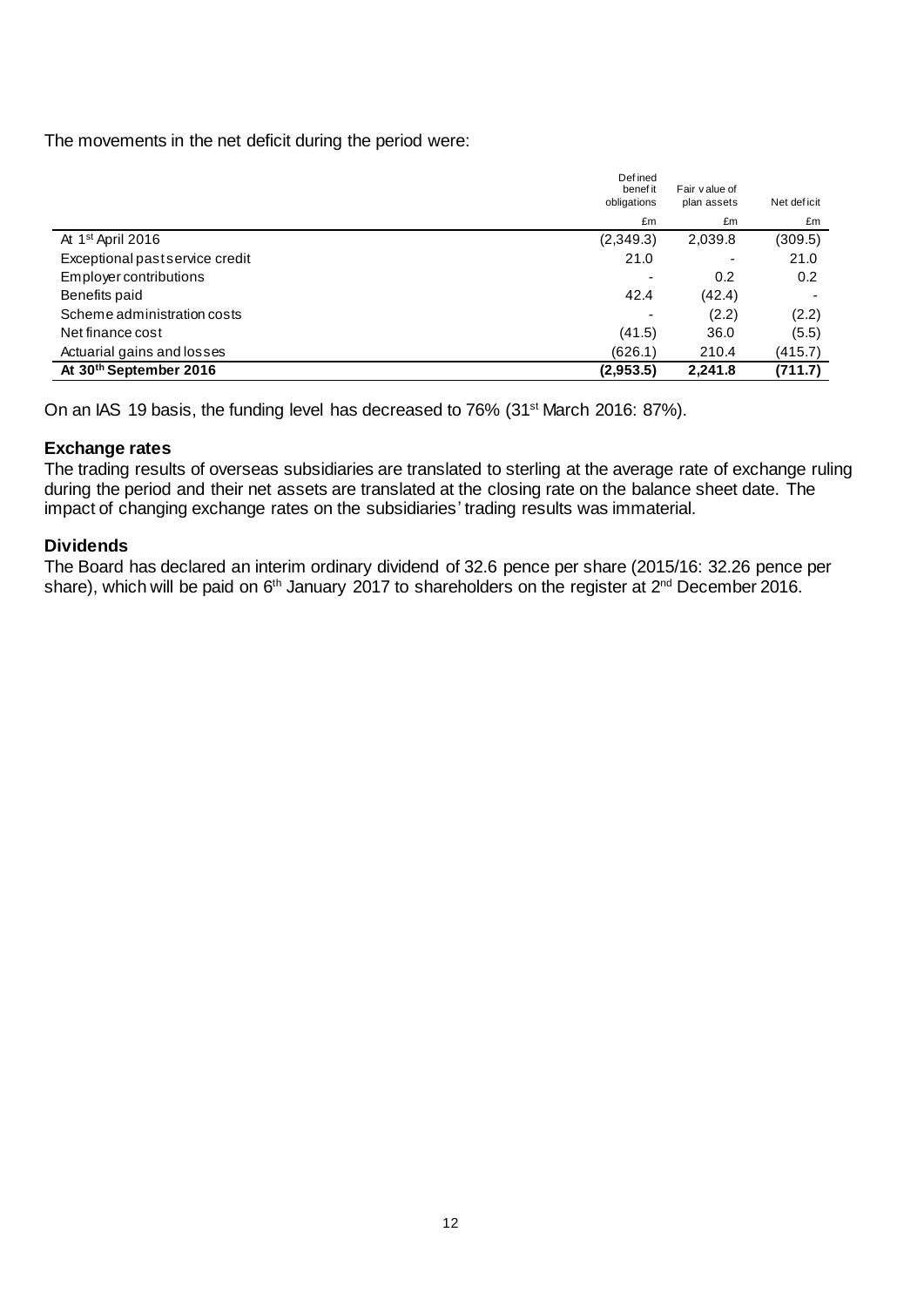# **Principal risks and uncertainties**

The Board considers the principal risks and uncertainties affecting the business activities of the group for the remainder of the financial year to be those detailed below:

## **Customer perception:**

 We may be unable to improve and maintain our levels of customer service sufficiently to deliver what our customers tell us they want.

## **Legal and regulatory environment:**

 The regulatory landscape is complex and subject to on-going change. There is a risk that processes may fail or that our processes may not effectively keep pace with changes in legislation, leading to the risk of non-compliance.

## **Operations, assets and people:**

- We may experience loss of data or interruptions to our key business systems as a result of cyber threats.
- We may fail to meet our regulatory targets including targets from Ofwat in relation to operational performance of our assets resulting in regulatory penalties.
- Failure of certain key assets or processes may result in inability to provide a continuous supply of clean water and safely take waste water away within our area.
- Due to the nature of our operations we could endanger the health and safety of our people, contractors and members of the public as well as negatively impact our local and wider environment.
- We are unable to deal with the impact of extreme and unpredictable weather events on our assets and infrastructure and/or are unable to successfully plan for future water resource supply and demand due to climate change.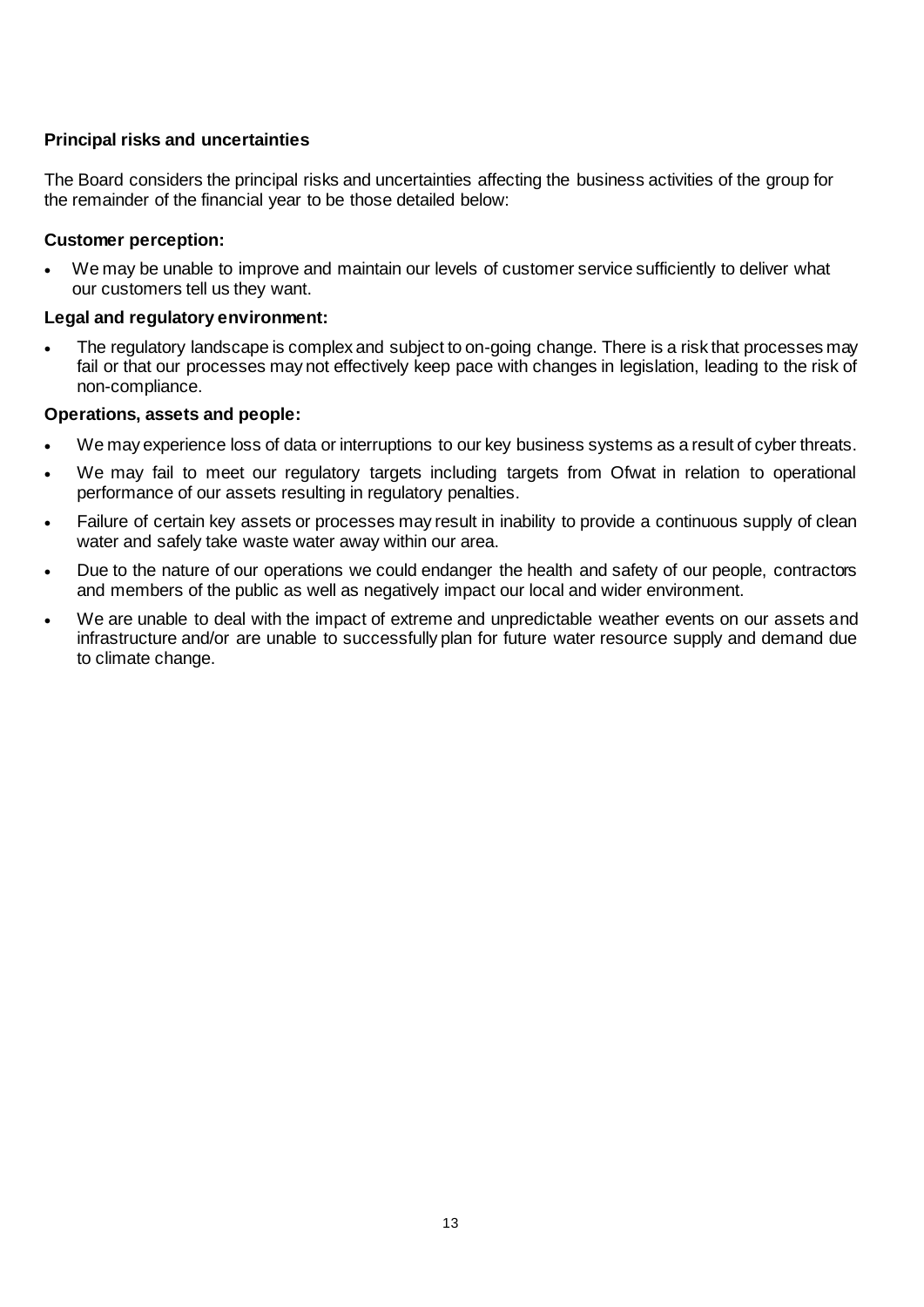# **Technical Guidance 2016/17**

## Regulated Water and Waste Water

Revenues are expected to be in the range of £1.50 billion to £1.52 billion (2015/16: £1.51 billion).

We expect operating  $\cos$ ts under IFRS to be lower year-on-year (2015/16: £591 million<sup>1</sup>) as we recognise the benefits of the efficiency drive. In addition, we expect £130 million to £155 million of net infrastructure renewals expenditure (2015/16: £126 million), which will be charged to the income statement.

We expect to earn net rewards for 2016/17 customer ODI<sup>2</sup> outperformance of £15 million (2015/16: £23.2) million).

Wholesale Totex<sup>3</sup> is expected to be £1.04 billion to £1.06 billion (2015/16: £1.02 billion), of which 42.1% will be capitalised onto the RCV.

## Business Services

We expect to deliver growth in revenues and PBIT year-on-year (2015/16: £277 million<sup>1</sup> and £28 million<sup>1</sup> respectively).

## **Group**

The group interest charge is expected to be marginally lower year-on-year (2015/16: £209 million), as the benefit of lower interest rates on new floating rate debt is only partially offset by the impact of higher expected inflation increasing the cost of index-linked debt.

The effective current tax rate for the group for 2016/17 is expected to be between 17% and 19% (2015/16:18.5%).

We estimate net capital expenditure (cash) under IFRS will be £450 million to £490 million (2015/16: £410 million).

In line with our announced policy, the dividend for 2016/17 will be 81.5p (2015/16: 80.66p) and will grow by at least RPI annually over AMP6.

1. Restated for reclassification of non-household retail as discontinued

2. Customer ODIs quoted real at 2012/13 prices

3. Excludes retail costs, includes regulated renew ables

Severn Trent Plc will announce its Q3 trading update on 8<sup>th</sup> February 2017.

## **Further Information**

For further information, including the group's interim results presentation, see the Severn Trent website [\(www.severntrent.com\)](http://www.severntrent.com/).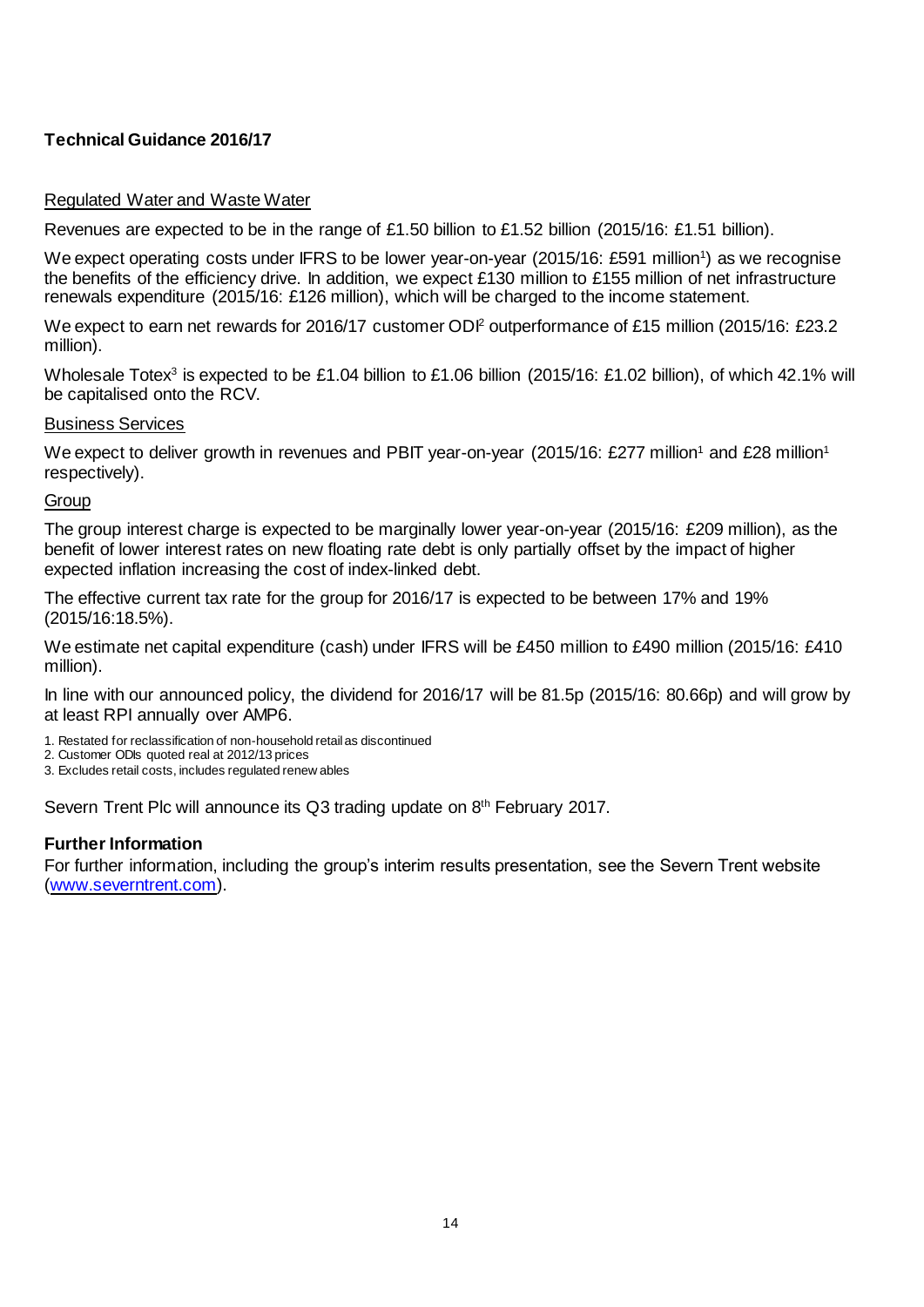| <b>Investor Timetable</b> |
|---------------------------|
|                           |

| 1 <sup>st</sup> December 2016 | Ex-dividend date (Interim)                                                             |
|-------------------------------|----------------------------------------------------------------------------------------|
| 2 <sup>nd</sup> December 2016 | Dividend record date (Interim)                                                         |
| $13th$ Dec 2016               | DRIP election date (Interim)                                                           |
| 6 <sup>th</sup> January 2017  | Interim dividend payment date                                                          |
| 8 <sup>th</sup> February 2017 | Q3 Trading Update                                                                      |
| 31 <sup>st</sup> March 2017   | <b>Financial Year End</b>                                                              |
| 23rd May 2017                 | <b>Full Year Results</b><br>Announcement 2016/17                                       |
| 15 <sup>th</sup> June 2017    | Ex-dividend date (Final)                                                               |
| 16 <sup>th</sup> June 2017    | Record Date (Final)                                                                    |
| 30 <sup>th</sup> June 2017    | DRIP election date (Final)                                                             |
| 19 <sup>th</sup> July 2017    | AGM                                                                                    |
| $21st$ July 2017              | Final dividend payment date                                                            |
|                               | For more information please visit:<br>www.severntrent.com/investors/financial-calendar |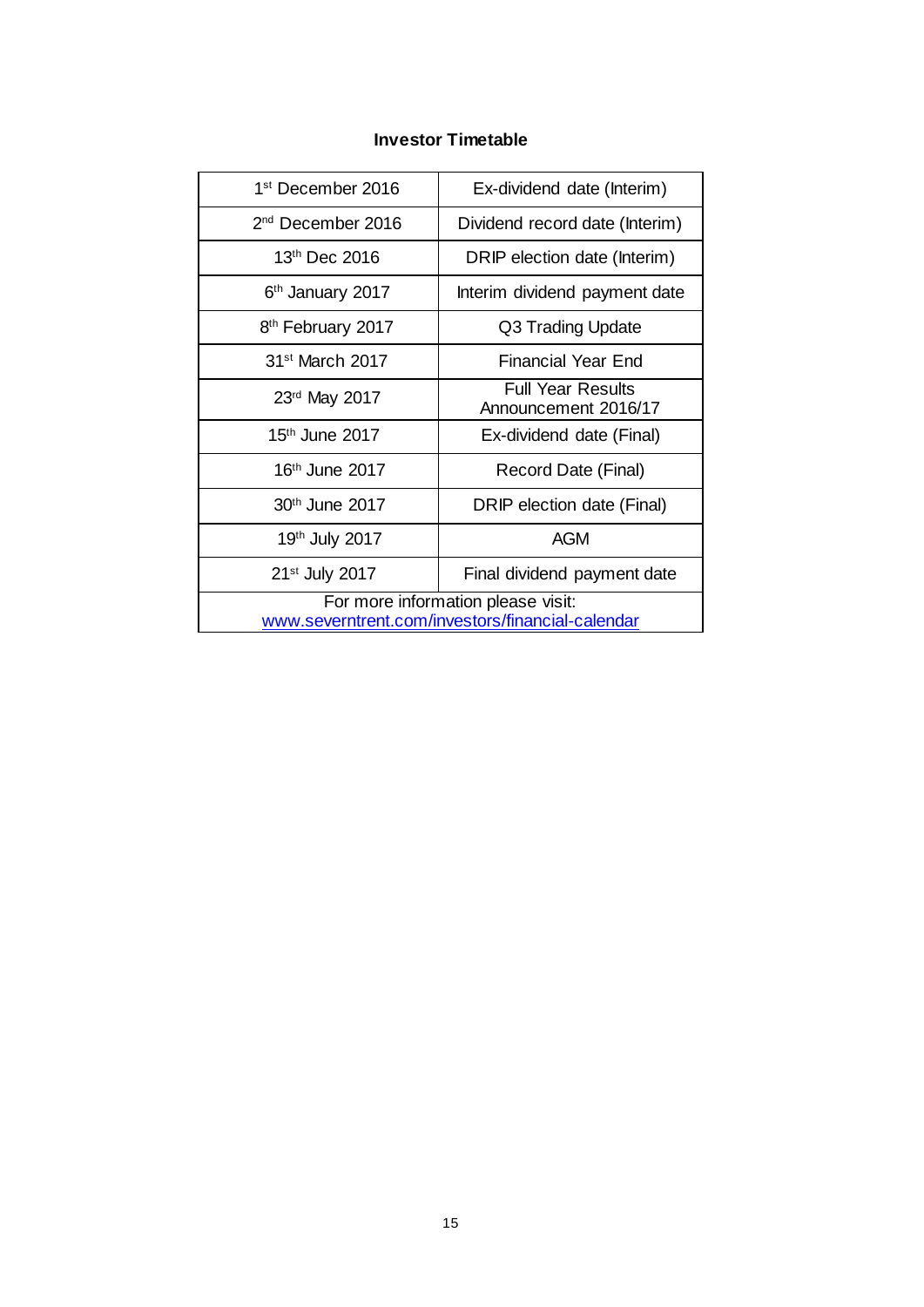# Condensed consolidated income statement Six months ended 30<sup>th</sup> September 2016

|                                                                                  |                | 2016    | 2015       |
|----------------------------------------------------------------------------------|----------------|---------|------------|
|                                                                                  |                |         | (restated) |
|                                                                                  | Note           | £m      | £m         |
| Turnover                                                                         | 2              | 906.8   | 878.6      |
| Operating costs before exceptional items                                         |                | (628.4) | (608.5)    |
| <b>Exceptional items</b>                                                         | 3              | 21.0    |            |
| <b>Total operating costs</b>                                                     |                | (607.4) | (608.5)    |
| Profit before interest, tax and exceptional items                                | $\overline{2}$ | 278.4   | 270.1      |
| <b>Exceptional items</b>                                                         | 3              | 21.0    |            |
| Profit before interest and tax                                                   |                | 299.4   | 270.1      |
| Finance income                                                                   |                | 36.8    | 34.4       |
| Finance costs                                                                    |                | (134.9) | (140.7)    |
| Net finance costs                                                                |                | (98.1)  | (106.3)    |
| Net (losses)/gains on financial instruments                                      | 4              | (15.4)  | 11.5       |
| Share of net results of joint ventures and associates                            |                | (0.9)   |            |
| Profit before tax, (losses)/gains on financial instruments and exceptional items |                | 179.4   | 163.8      |
| <b>Exceptional items</b>                                                         |                | 21.0    |            |
| Net (losses)/gains on financial instruments                                      |                | (15.4)  | 11.5       |
| Profit on ordinary activities before taxation                                    |                | 185.0   | 175.3      |
| Current tax                                                                      | 5              | (30.2)  | (29.3)     |
| Deferred tax                                                                     | 5              | (6.7)   | (7.8)      |
| Exceptional tax                                                                  | 5              | 39.8    |            |
| Taxation on profit on ordinary activities                                        | 5              | 2.9     | (37.1)     |
| Profit for the period from continuing operations                                 |                | 187.9   | 138.2      |
| Profit for the period from discontinued operations                               | 6              | 22.5    | 8.0        |
| Profit for the period                                                            |                | 210.4   | 146.2      |
| Attributable to:                                                                 |                |         |            |
| Owners of the company                                                            |                | 210.2   | 143.7      |
| Non-controlling interests                                                        |                | 0.2     | 2.5        |
|                                                                                  |                | 210.4   | 146.2      |
| Earnings per share (pence)                                                       |                |         |            |
| From continuing operations                                                       |                |         |            |
| Basic                                                                            |                | 79.5    | 56.9       |
| <b>Diluted</b>                                                                   |                | 79.2    | 56.6       |
| From continuing and discontinued operations                                      |                |         |            |
| Basic                                                                            |                | 89.0    | 60.3       |
| Diluted                                                                          |                | 88.7    | 60.0       |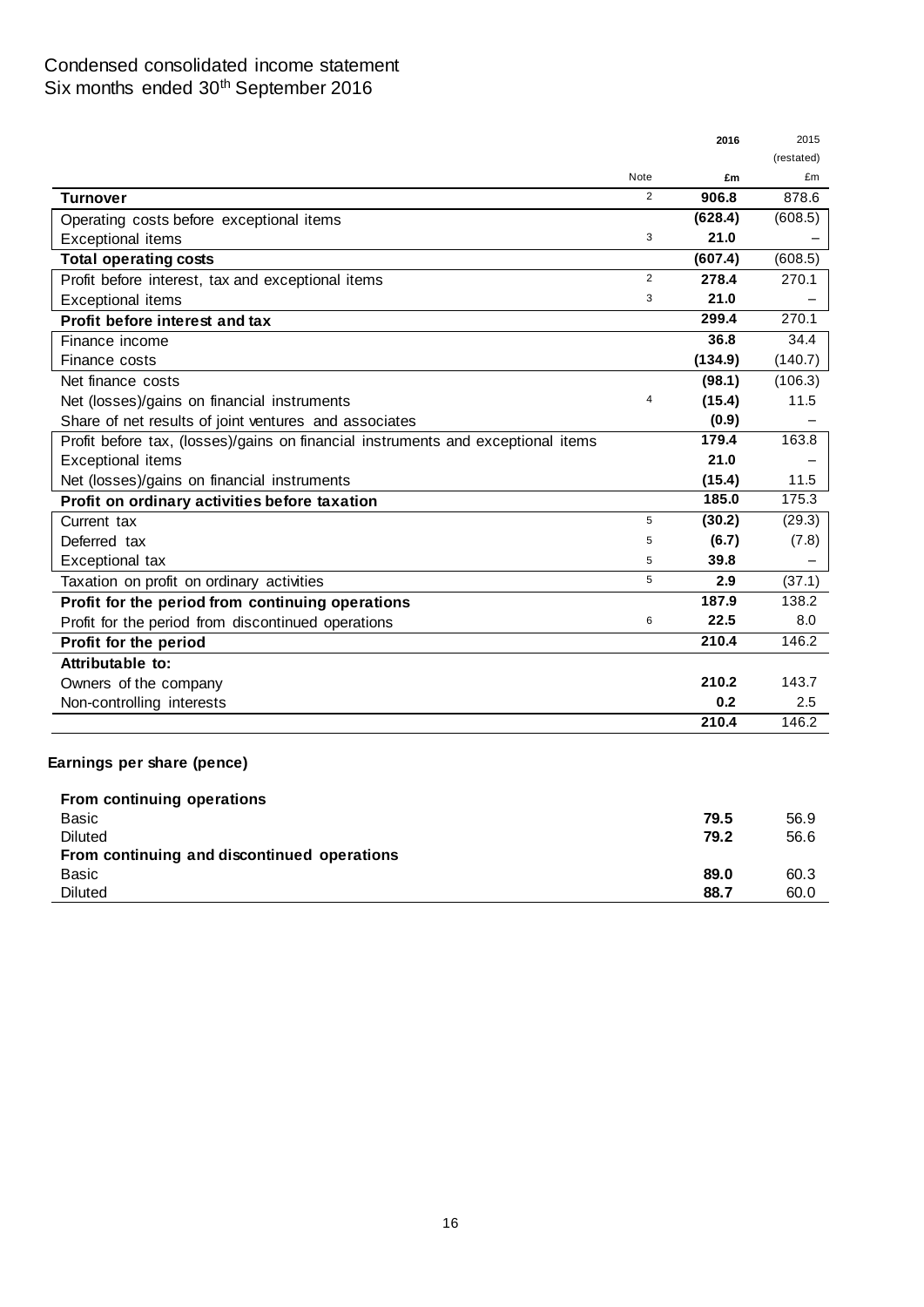# Condensed consolidated statement of comprehensive income Six months ended 30<sup>th</sup> September 2016

|                                                                               | 2016    | 2015   |
|-------------------------------------------------------------------------------|---------|--------|
|                                                                               | £m      | £m     |
| Profit for the period                                                         | 210.4   | 146.2  |
| Other comprehensive (loss)/income                                             |         |        |
| Items that will not be reclassified to the income statement:                  |         |        |
| Net actuarial (losses)/gains on defined benefit pension schemes               | (415.7) | 90.3   |
| Tax on net actuarial losses/gains                                             | 70.7    | (18.1) |
| Deferred tax arising on change of rate                                        | (2.9)   |        |
|                                                                               | (347.9) | 72.2   |
| Items that may be reclassified to the income statement:                       |         |        |
| Loss on cash flow hedges                                                      | (25.2)  | (0.6)  |
| Deferred tax on loss on cash flow hedges                                      | 4.3     | 0.1    |
| Amounts on cash flow hedges transferred to the income statement in the period | 3.2     | 6.8    |
| Deferred tax on transfers to the income statement                             | (0.5)   | (1.4)  |
| Disposal of minority interest                                                 |         | (13.7) |
| Exchange movement on translation of overseas results and net assets           | 5.4     | (3.4)  |
| Cumulative exchange losses transferred to income statement                    |         | 11.7   |
|                                                                               | (12.8)  | (0.5)  |
| Other comprehensive (loss)/income for the period                              | (360.7) | 71.7   |
| Total comprehensive (loss)/income for the period                              | (150.3) | 217.9  |
| Attributable to:                                                              |         |        |
| Owners of the company                                                         | (150.5) | 229.0  |
| Non-controlling interests                                                     | 0.2     | (11.1) |
|                                                                               | (150.3) | 217.9  |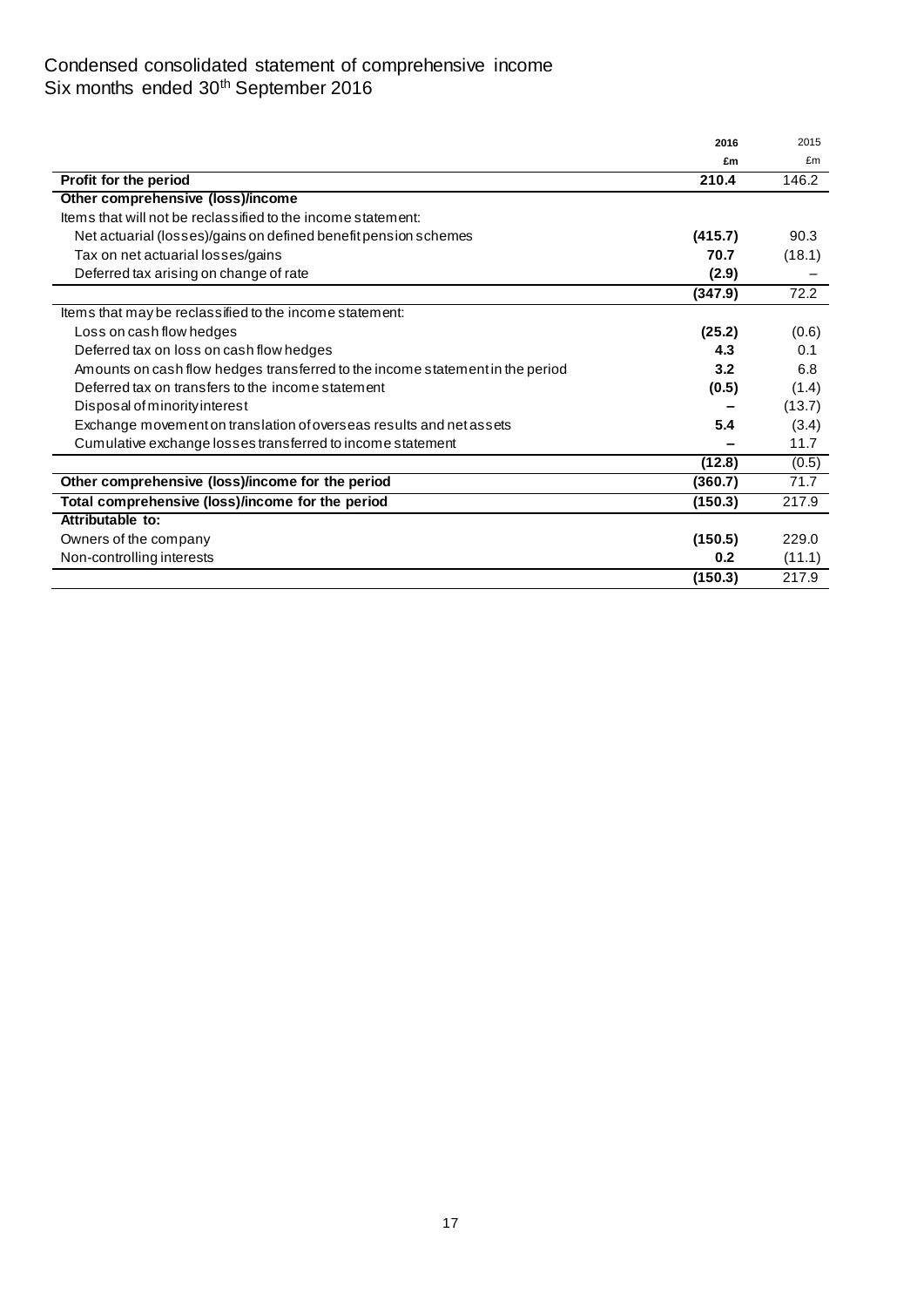# Condensed consolidated statement of changes in equity Six months ended 30<sup>th</sup> September 2016

|                                                                         |                  |                          | Equity attributable to owners of the company |                      |            |                                  |              |
|-------------------------------------------------------------------------|------------------|--------------------------|----------------------------------------------|----------------------|------------|----------------------------------|--------------|
|                                                                         | Share<br>capital | Share<br>premium         | Other<br>reserves                            | Retained<br>earnings | Total      | Non-<br>controlling<br>interests | Total equity |
|                                                                         | £m               | £m                       | £m                                           | £m                   | £m         | £m                               | £m           |
| At 1 <sup>st</sup> April 2015                                           | 233.7            | 100.2                    | 98.2                                         | 323.5                | 755.6      | 13.4                             | 769.0        |
| Profit for the period                                                   | —                | $\overline{\phantom{0}}$ |                                              | 143.7                | 143.7      | 2.5                              | 146.2        |
| Losses on cash flow hedges                                              |                  |                          | (0.6)                                        |                      | (0.6)      |                                  | (0.6)        |
| Deferred tax on losses on cash flow<br>hedges                           |                  |                          | 0.1                                          |                      | 0.1        |                                  | 0.1          |
| Amounts on cash flow hedges<br>transferred to income statement          |                  |                          | 6.8                                          |                      | 6.8        |                                  | 6.8          |
| Deferred tax on transfers to the<br>income statement                    |                  |                          | (1.4)                                        |                      | (1.4)      |                                  | (1.4)        |
| Exchange movements on translation<br>of overseas results and net assets |                  |                          | (3.5)                                        |                      | (3.5)      | 0.1                              | (3.4)        |
| Net actuarial gains                                                     |                  |                          |                                              | 90.3                 | 90.3       |                                  | 90.3         |
| Tax on net actuarial gains                                              |                  |                          |                                              | (18.1)               | (18.1)     |                                  | (18.1)       |
| Cumulative exchange losses<br>transferred to the income statement       |                  |                          | 11.7                                         |                      | 11.7       |                                  | 11.7         |
| Disposal of minority interest                                           |                  | -                        |                                              |                      |            | (13.7)                           | (13.7)       |
| Total comprehensive income for the                                      |                  |                          |                                              |                      |            |                                  |              |
| period                                                                  |                  |                          | 13.1                                         | 215.9                | 229.0      | (11.1)                           | 217.9        |
| Share options and LTIPs                                                 |                  |                          |                                              |                      |            |                                  |              |
| - proceeds fromshares issued<br>- value of employees' services          | 0.7              | 6.3                      |                                              | 2.7                  | 7.0<br>2.7 |                                  | 7.0<br>2.7   |
| - own shares purchased                                                  |                  |                          |                                              | (1.7)                | (1.7)      |                                  | (1.7)        |
| Current tax on share based                                              |                  |                          |                                              |                      |            |                                  |              |
| payments                                                                |                  |                          |                                              | 1.1                  | 1.1        |                                  | 1.1          |
| Deferred tax on share based                                             |                  |                          |                                              | (0.1)                | (0.1)      |                                  | (0.1)        |
| payments<br>Share cancellation                                          | (0.1)            |                          | 0.1                                          |                      |            |                                  |              |
| Dividends paid                                                          |                  |                          |                                              | (121.2)              | (121.2)    | $\qquad \qquad -$                | (121.2)      |
| At 30 <sup>th</sup> September 2015                                      | 234.3            | 106.5                    | 111.4                                        | 420.2                | 872.4      | 2.3                              | 874.7        |
|                                                                         |                  |                          |                                              |                      |            |                                  |              |
| At 1st April 2016                                                       | 234.3            | 106.8                    | 116.5                                        | 559.8                | 1,017.4    | 1.1                              | 1,018.5      |
| Profit for the period                                                   |                  |                          |                                              | 210.2                | 210.2      | 0.2                              | 210.4        |
| Losses on cash flow hedges                                              |                  |                          | (25.2)                                       |                      | (25.2)     |                                  | (25.2)       |
| Deferred tax on losses on cash flow                                     |                  |                          |                                              |                      |            |                                  |              |
| hedges                                                                  |                  |                          | 4.3                                          |                      | 4.3        |                                  | 4.3          |
| Amounts on cash flow hedges<br>transferred to income statement          |                  |                          | 3.2                                          |                      | 3.2        |                                  | 3.2          |
| Deferred tax on transfers to the<br>income statement                    |                  |                          | (0.5)                                        |                      | (0.5)      |                                  | (0.5)        |
| Exchange movements on translation<br>of overseas results and net assets |                  |                          | 5.4                                          |                      | 5.4        |                                  | 5.4          |
| Net actuarial losses                                                    |                  |                          |                                              | (415.7)              | (415.7)    |                                  | (415.7)      |
| Tax on net actuarial losses                                             |                  |                          |                                              | 70.7                 | 70.7       |                                  | 70.7         |
| Deferred tax arising from rate change                                   |                  |                          |                                              | (2.9)                | (2.9)      |                                  | (2.9)        |
| Transfer net of deferred tax                                            |                  |                          | 7.0                                          | (7.0)                |            |                                  |              |
| Total comprehensive loss for the<br>period                              |                  |                          | (5.8)                                        | (144.7)              | (150.5)    | 0.2                              | (150.3)      |
| Share options and LTIPs                                                 |                  |                          |                                              |                      |            |                                  |              |
| - proceeds fromshares issued<br>- value of employees' services          | 0.4              | 4.5                      |                                              | 2.8                  | 4.9<br>2.8 |                                  | 4.9<br>2.8   |
| Current tax on share based                                              |                  |                          |                                              |                      |            |                                  |              |
| payments                                                                |                  |                          |                                              | 0.7                  | 0.7        |                                  | 0.7          |
| Deferred tax on share based                                             |                  |                          |                                              | 0.4                  | 0.4        |                                  | 0.4          |
| payments<br>Dividends paid                                              |                  |                          |                                              | (114.0)              | (114.0)    |                                  | (114.0)      |
| At 30 <sup>th</sup> September 2016                                      | 234.7            | 111.3                    | 110.7                                        | 305.0                | 761.7      | 1.3                              | 763.0        |
|                                                                         |                  |                          |                                              |                      |            |                                  |              |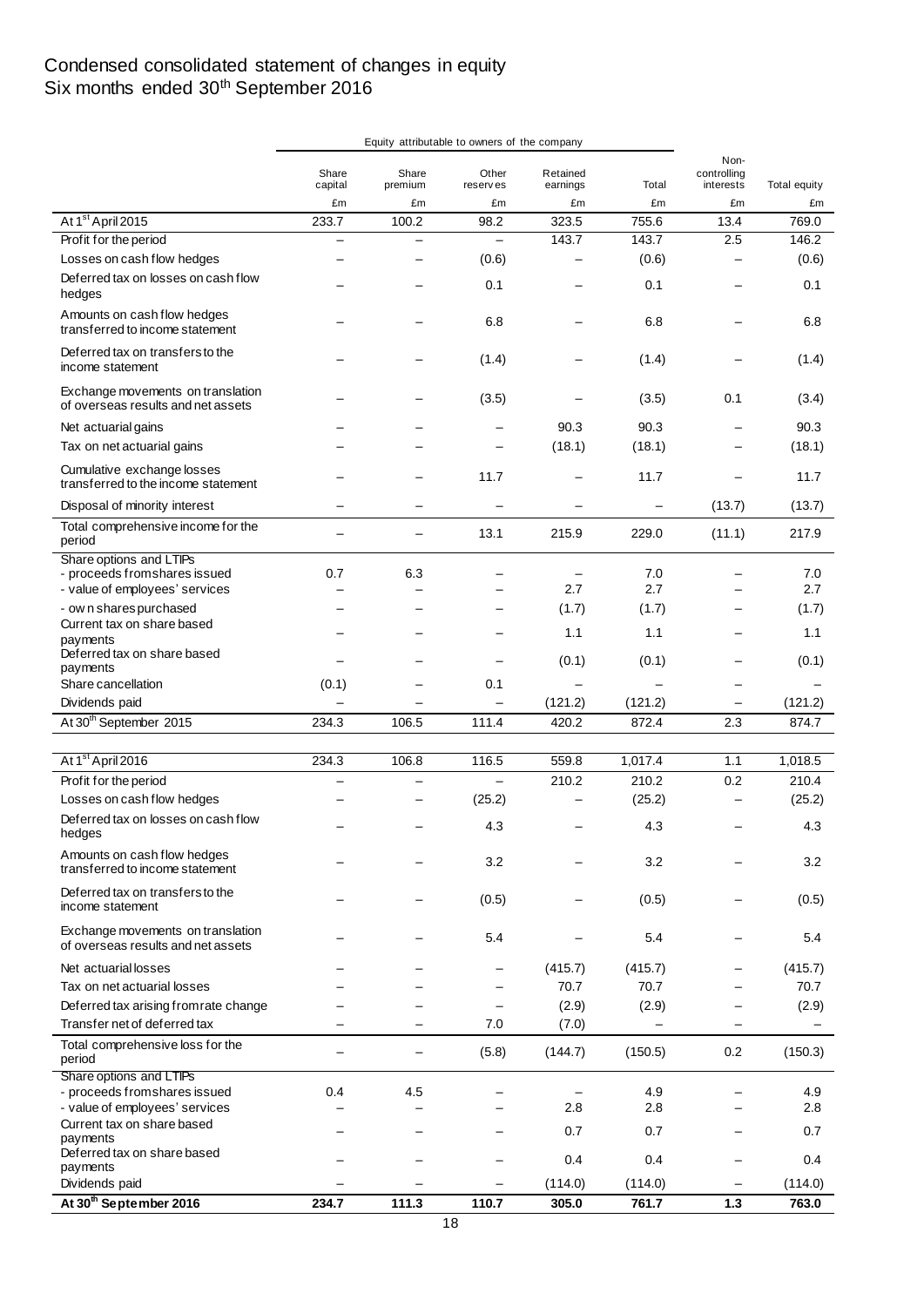# Condensed consolidated balance sheet At 30<sup>th</sup> September 2016

|                                              |      | 30 <sup>th</sup> September | 31 <sup>st</sup> March<br>2016 |
|----------------------------------------------|------|----------------------------|--------------------------------|
|                                              | Note | 2016<br>£m                 | £m                             |
| <b>Non-current assets</b>                    |      |                            |                                |
| Goodwill                                     |      | 16.4                       | 14.8                           |
| Other intangible assets                      |      | 71.8                       | 72.2                           |
| Property, plant and equipment                |      | 7,824.1                    | 7,718.6                        |
| Investments in joint ventures and associates |      | 39.4                       | 5.1                            |
| Derivative financial instruments             | 10   | 80.0                       | 40.2                           |
| Available for sale financial assets          |      |                            | 0.1                            |
|                                              |      | 8,031.7                    | 7,851.0                        |
| <b>Current assets</b>                        |      |                            |                                |
| Inventory                                    |      | 21.6                       | 21.0                           |
| Trade and other receivables                  |      | 534.7                      | 516.6                          |
| Derivative financial instruments             | 10   | $\overline{\phantom{0}}$   | 0.7                            |
| Cash and short term deposits                 |      | 43.8                       | 55.2                           |
|                                              |      | 600.1                      | 593.5                          |
| <b>Total assets</b>                          |      | 8,631.8                    | 8,444.5                        |
| <b>Current liabilities</b>                   |      |                            |                                |
| Borrowings                                   | 9    | (362.9)                    | (280.6)                        |
| Derivative financial instruments             | 10   | (0.2)                      | (1.1)                          |
| Trade and other payables                     |      | (529.7)                    | (454.1)                        |
| Current tax payable                          |      | (25.2)                     | (11.1)                         |
| Provisions for liabilities and charges       |      | (17.6)                     | (12.3)                         |
|                                              |      | (935.6)                    | (759.2)                        |
| <b>Non-current liabilities</b>               |      |                            |                                |
| Borrowings                                   | 9    | (4,520.2)                  | (4,626.1)                      |
| Derivative financial instruments             | 10   | (228.1)                    | (178.0)                        |
| Trade and other payables                     |      | (900.2)                    | (870.8)                        |
| Deferred tax                                 |      | (559.3)                    | (664.7)                        |
| Retirement benefit obligations               | 11   | (711.7)                    | (309.5)                        |
| Provisions for liabilities and charges       |      | (13.7)                     | (17.7)                         |
|                                              |      | (6,933.2)                  | (6,666.8)                      |
| <b>Total liabilities</b>                     |      | (7,868.8)                  | (7,426.0)                      |
| <b>Net assets</b>                            |      | 763.0                      | 1,018.5                        |
| <b>Equity</b>                                |      |                            |                                |
| Called up share capital                      | 12   | 234.7                      | 234.3                          |
| Share premium account                        |      | 111.3                      | 106.8                          |
| Other reserves                               |      | 110.7                      | 116.5                          |
| Retained earnings                            |      | 305.0                      | 559.8                          |
| Equity attributable to owners of the company |      | 761.7                      | 1,017.4                        |
| Non-controlling interests                    |      | 1.3                        | 1.1                            |
| <b>Total equity</b>                          |      | 763.0                      | 1,018.5                        |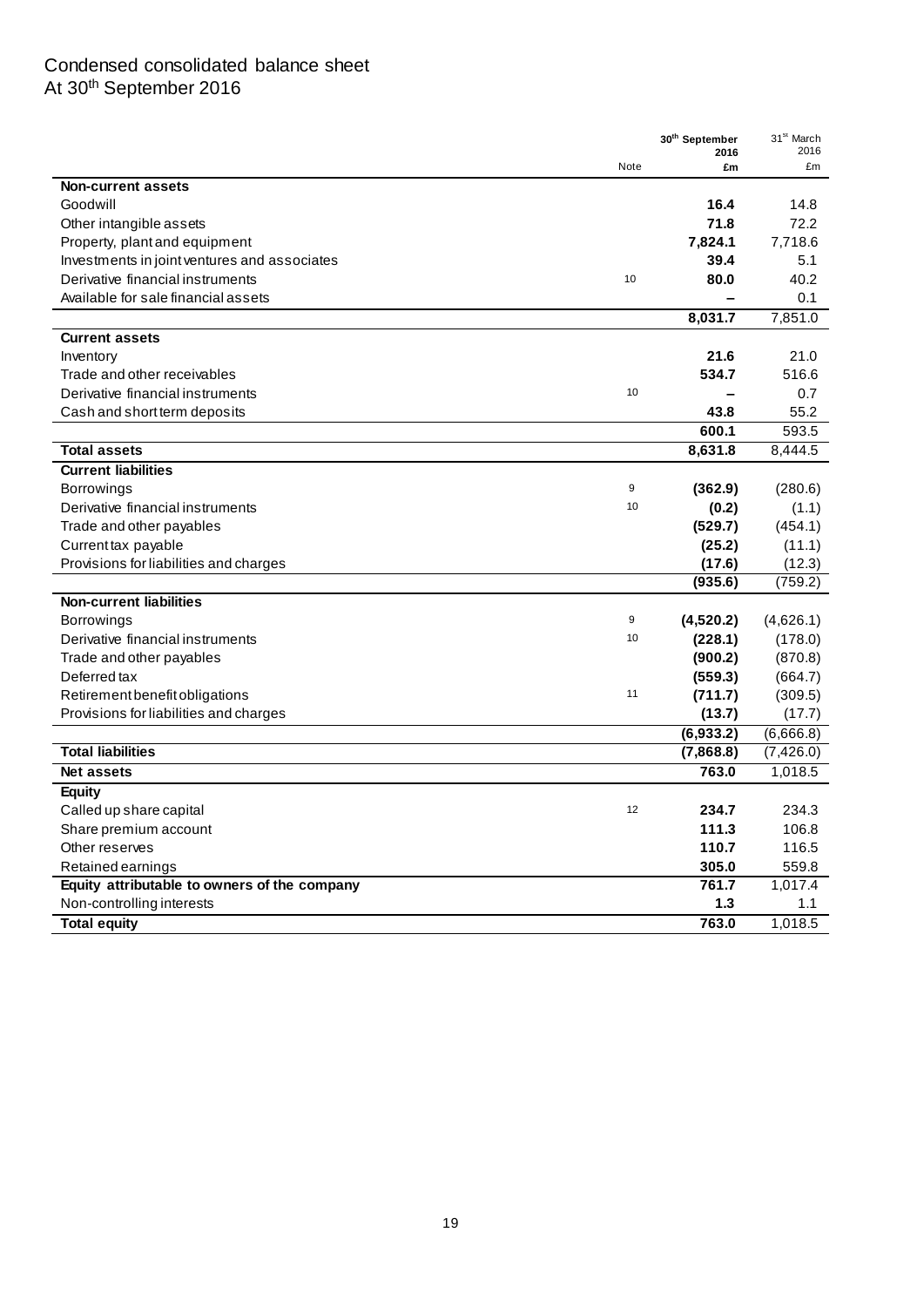# Condensed consolidated cash flow statement Six months ended 30<sup>th</sup> September 2016

|                                                                              |      | 2016    | 2015    |
|------------------------------------------------------------------------------|------|---------|---------|
|                                                                              | Note | £m      | £m      |
| Cash flows from operating activities                                         |      |         |         |
| Cash generated from operations                                               | 13   | 532.0   | 495.5   |
| Tax paid                                                                     |      | (15.4)  | (7.9)   |
| Net cash generated from operating activities                                 |      | 516.6   | 487.6   |
| Cash flows from investing activities                                         |      |         |         |
| Investments in joint ventures and associates                                 |      | (10.0)  |         |
| Purchases of property, plant and equipment                                   |      | (257.7) | (206.7) |
| Purchases of intangible assets and goodwill                                  |      | (8.5)   | (11.5)  |
| Contributions and grants received                                            |      | 30.9    | 22.6    |
| Proceeds on disposal of subsidiaries net of cash disposed and disposal costs | 6    | (4.9)   | 47.1    |
| Proceeds on maturity of forward contract                                     |      | 4.3     |         |
| Proceeds on disposal of property, plant and equipment                        |      | 0.5     | 5.4     |
| Net loans advanced to joint ventures and associates                          |      | (45.7)  |         |
| <b>Interest received</b>                                                     |      | 0.8     | 0.6     |
| Net cash used in investing activities                                        |      | (290.3) | (142.5) |
| Cash flow from financing activities                                          |      |         |         |
| Interestpaid                                                                 |      | (64.7)  | (69.3)  |
| Interest element of finance lease payments                                   |      |         | (1.7)   |
| Dividends paid to shareholders of the parent                                 |      | (114.0) | (121.2) |
| Repayments of borrowings                                                     |      | (150.8) | (527.7) |
| Repayments of obligations under finance leases                               |      |         | (37.4)  |
| New loans raised                                                             |      | 81.2    | 330.7   |
| <b>Issues of shares</b>                                                      |      | 4.9     | 7.0     |
| Share buy back                                                               |      |         | (65.1)  |
| Purchase of own shares                                                       |      |         | (1.7)   |
| Net cash used in financing activities                                        |      | (243.4) | (486.4) |
| Net movement in cash and cash equivalents                                    |      | (17.1)  | (141.3) |
| Net cash at the beginning of the period                                      |      | 55.2    | 176.7   |
| Cash in assets held for sale at beginning of the period                      |      |         | 19.3    |
| Effect of foreign exchange rates                                             |      | 0.8     | (0.1)   |
| Net cash and cash equivalents at end of period                               |      | 38.9    | 54.6    |
| Net cash and cash equivalents                                                |      |         |         |
| Cash and cash equivalents                                                    |      | 17.6    | 21.6    |
| Short term deposits                                                          |      | 26.2    | 35.6    |
| Cash and short term deposits                                                 |      | 43.8    | 57.2    |
| <b>Bank overdrafts</b>                                                       |      | (4.9)   | (2.6)   |
| Net cash and cash equivalents                                                |      | 38.9    | 54.6    |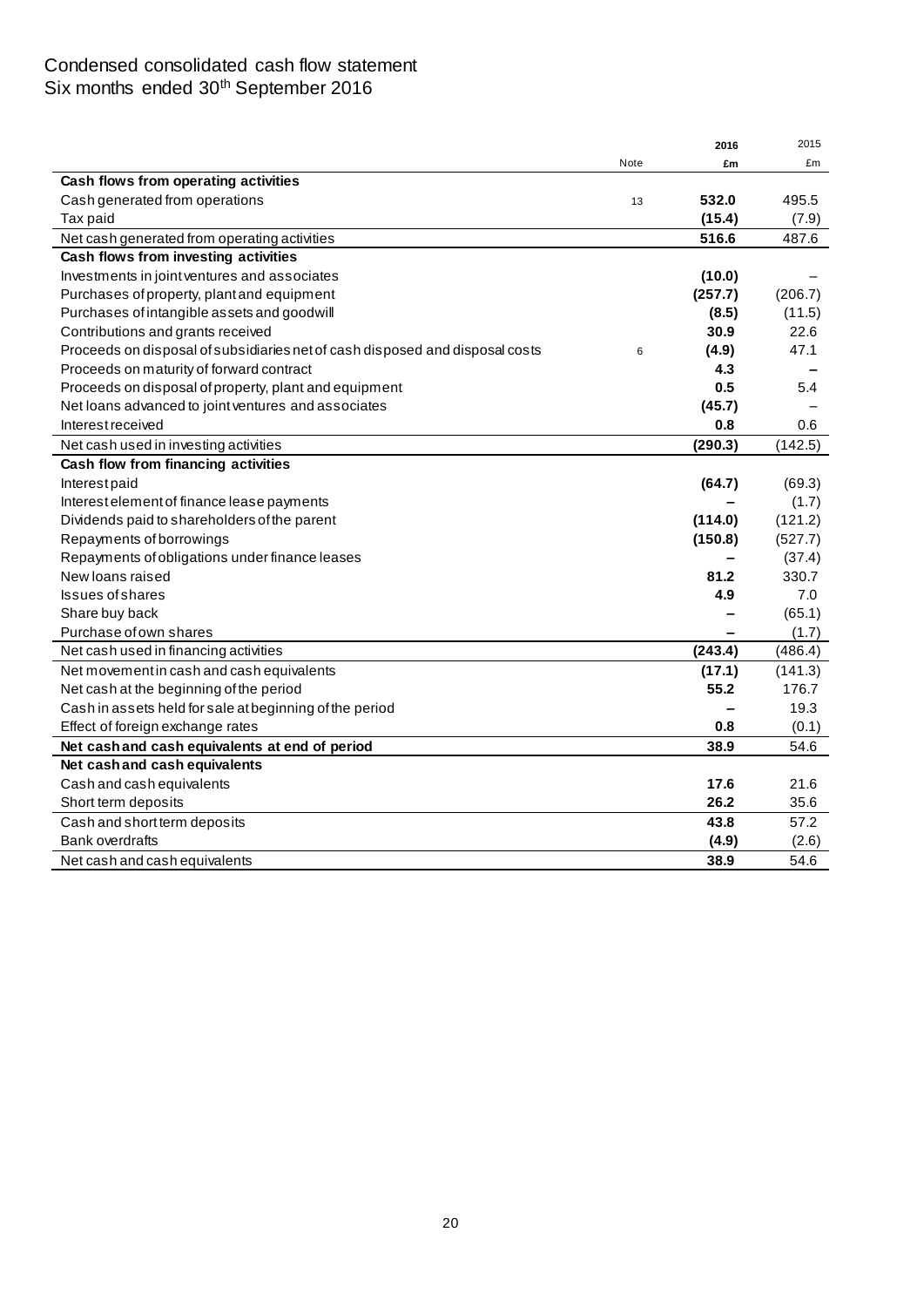## **1. General information**

The interim report has been prepared in accordance with the recognition and measurement criteria of IFRS and the disclosure requirements of the Listing Rules.

The information for the year ended 31<sup>st</sup> March 2016 does not constitute statutory accounts within the meaning of section 434 of the Companies Act 2006. A copy of the statutory accounts for that year prepared under IFRS has been delivered to the Registrar of Companies. The auditor's report on those accounts was unqualified, did not draw attention to a ny matters by way of emphasis and did not contain statements under section 498 (2) or (3) of the Companies Act 2006.

#### **Accounting policies**

The interim financial information has been prepared on the going concern basis using accounting policies consistent with International Financial Reporting Standards and in accordance with IAS 34 "Interim Financial Reporting" as adopted by the European Union. The same accounting policies, presentation and methods of computation are followed in the interim financial information as applied in the group's annual financial statements for the year ended  $31<sup>st</sup>$  March 2016.

#### **Prior year restatement**

Prior year figures in the consolidated income statement and related notes have been restated to present separately amounts relating to operations classified as discontinued in the current year. For details see note 6.

#### **Going concern**

Including undrawn committed credit facilities, the group is fully funded for its investment a nd cash flow needs until January 2018. After making enquiries the directors have a reasonable expectation that the group has adequate resources to continue in operational existence for the foreseeable future and hence the interim financial information has been prepared on a going con cern basis.

#### **Seasonality**

Historically just over half of the group's PBIT has arisen in the first half of the year.

#### **Alternative performance measures**

Financial measures or metrics used in this interim report that are not defined by IFRS are alternative performance measures. The group uses such measures for performance analysis because they provide additional useful information on the performance and position of the group. Since the group defines its own alternative performance measures, these might not be directly comparable with other companies' alternative performance measures. These measures are not intended to be a substitute for, or superior to, IFRS measurements.

#### **Exceptional items**

The group classifies items of income or expenditure as exceptional if individually or, if of a similar type, in aggregate they should, in the opinion of the directors, be disclosed by virtue of their size or nature if the financial statements are to give a true a nd fair view. In this context materiality is assessed at the segment level.

#### **Underlying PBIT**

Underlying profit before interest and tax is profit before interest and tax excluding exceptional items.

#### **Underlying earnings per share**

Underlying earnings per share figures are presented for continuing operations. These exclude the effects of exceptional items, net gains/(losses) on financial instruments, current tax on exceptional items and on net gains/(losses) on financial instruments and deferred tax.

#### **Net debt**

Net debt comprises borrowings, cross currency swaps that are used to fix the sterling liabil ity of foreign currency borrowings (whether hedge accounted or not), loans to or from joint ventures and cash and cash equivalents.

#### **Effective interest rate**

The effective interest rate is calculated as net finance costs, excluding net finance costs from pe nsions, plus capitalised finance costs divided by the monthly average net debt during the period.

#### **Effective cash cost of interest**

The effective cash cost of interest is calculated on the same basis as the effective interest rate except that it excludes finance costs that are not paid in cash but are accreted to the carrying value of the debt (principally RPI adjustments on index-linked debt).

#### **PBITDA interest cover**

The ratio of profit before interest, tax, exceptional items, depreciation and amortisation to net finance costs excluding finance costs from pensions.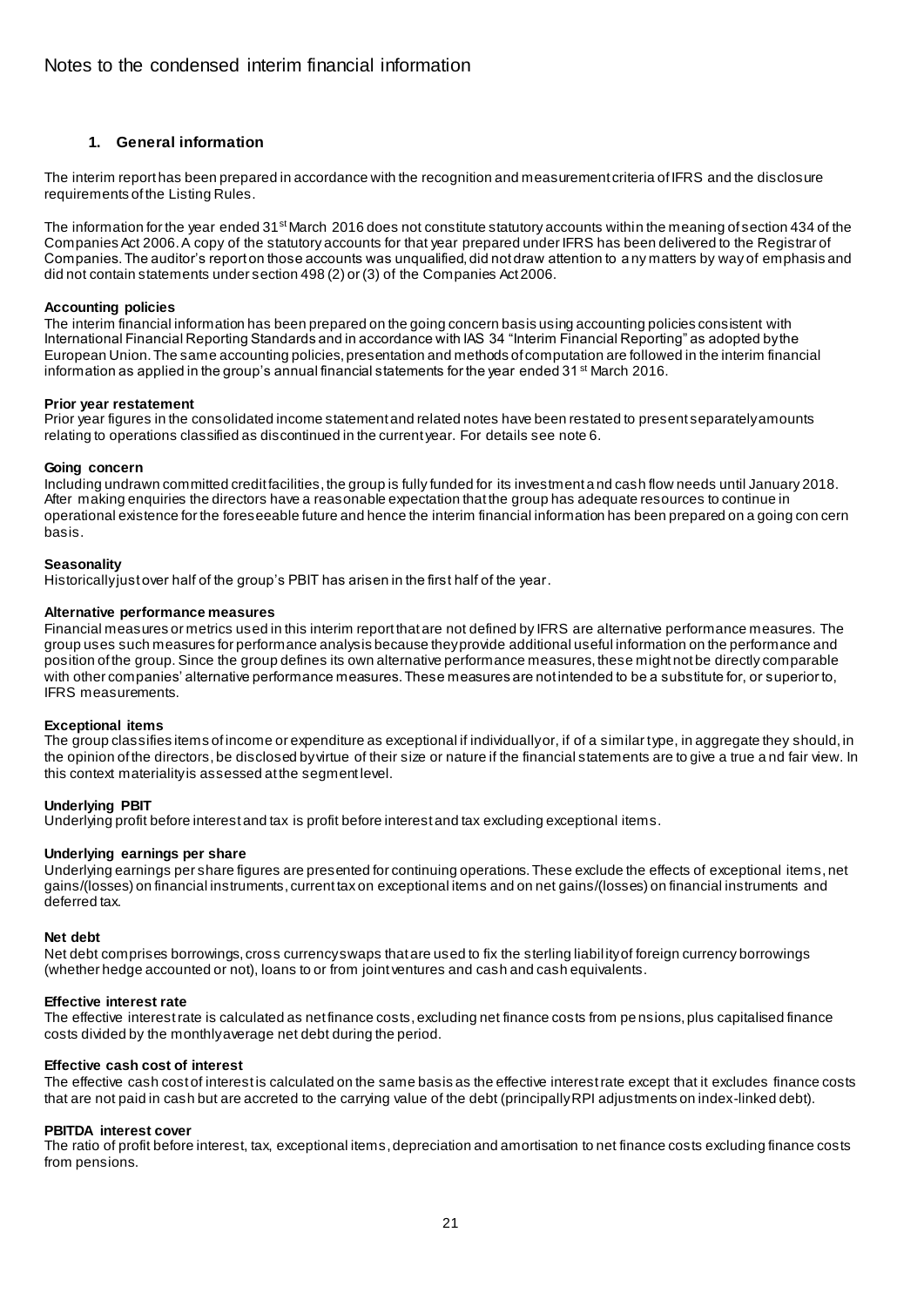## **1. General information (continued)**

#### **PBIT interest cover**

The ratio of profit before interest, tax and exceptional items to net finance costs excluding finance costs from pensions.

#### **Underlying effective tax rate**

Current tax charge for the period, excluding prior year charges, exceptional current tax, and current tax on exceptional item s and on financial instruments, divided by profit before tax, net gains/(losses) on financial instruments and exceptional items.

### **2. Segmental analysis**

The group is organised into two main business segments:

Regulated Water and Waste Water includes the wholesale water and waste water activities of the group's regulated subsidiary Severn Trent Water Limited and its retail services to domestic customers.

Business Services includes the group's Operating Services businesses in the US, UK & Ireland and Italy, and the group's Renewable Energy business.

The disposal of the group's non-household retail business to the newly created Water Plus joint venture with United Utilities received approval from the Competition and Markets Authority on 3rd May 2016 and the business was classified as a discontinued operation. The transaction was completed on 1st June. The prior year segmental results have been restated to present the nonhousehold retail business as a discontinued operation as set out in the stock market announcement dated 8<sup>th</sup> September 2016.

The Water Purification business was also classified as a discontinued operation in the prior year. The sale of this business was completed on 2<sup>nd</sup> July 2015.

| Six months ended 30 <sup>th</sup> September       |                                          | 2016                               |                                          | 2015<br>(restated)                 |
|---------------------------------------------------|------------------------------------------|------------------------------------|------------------------------------------|------------------------------------|
|                                                   | Regulated<br>Water and<br>Waste<br>Water | <b>Business</b><br><b>Services</b> | Regulated<br>Water and<br>Waste<br>Water | <b>Business</b><br><b>Services</b> |
|                                                   | £m                                       | £m                                 | £m                                       | £m                                 |
| External turnover                                 | 764.6                                    | 142.2                              | 753.9                                    | 124.6                              |
| Inter-segment turnover                            | 0.6                                      | 8.8                                | 0.5                                      | 9.5                                |
| Total turnover                                    | 765.2                                    | 151.0                              | 754.4                                    | 134.1                              |
| Profit before interest, tax and exceptional items | 268.9                                    | 16.1                               | 265.4                                    | 11.2                               |
| Exceptional items (see note 3)                    | 19.8                                     | 0.6                                |                                          |                                    |
| Profit before interest and tax                    | 288.7                                    | 16.7                               | 265.4                                    | 11.2                               |

The reportable segments' turnover is reconciled to group turnover as follows:

| Six months ended 30 <sup>th</sup> September | 2016   | 2015       |
|---------------------------------------------|--------|------------|
|                                             |        | (restated) |
|                                             | £m     | £m         |
| Regulated Water and Waste Water             | 765.2  | 754.4      |
| <b>Business Services</b>                    | 151.0  | 134.1      |
| Corporate and Other                         | 0.6    | 3.0        |
| Consolidation adjustments                   | (10.0) | (12.9)     |
|                                             | 906.8  | 878.6      |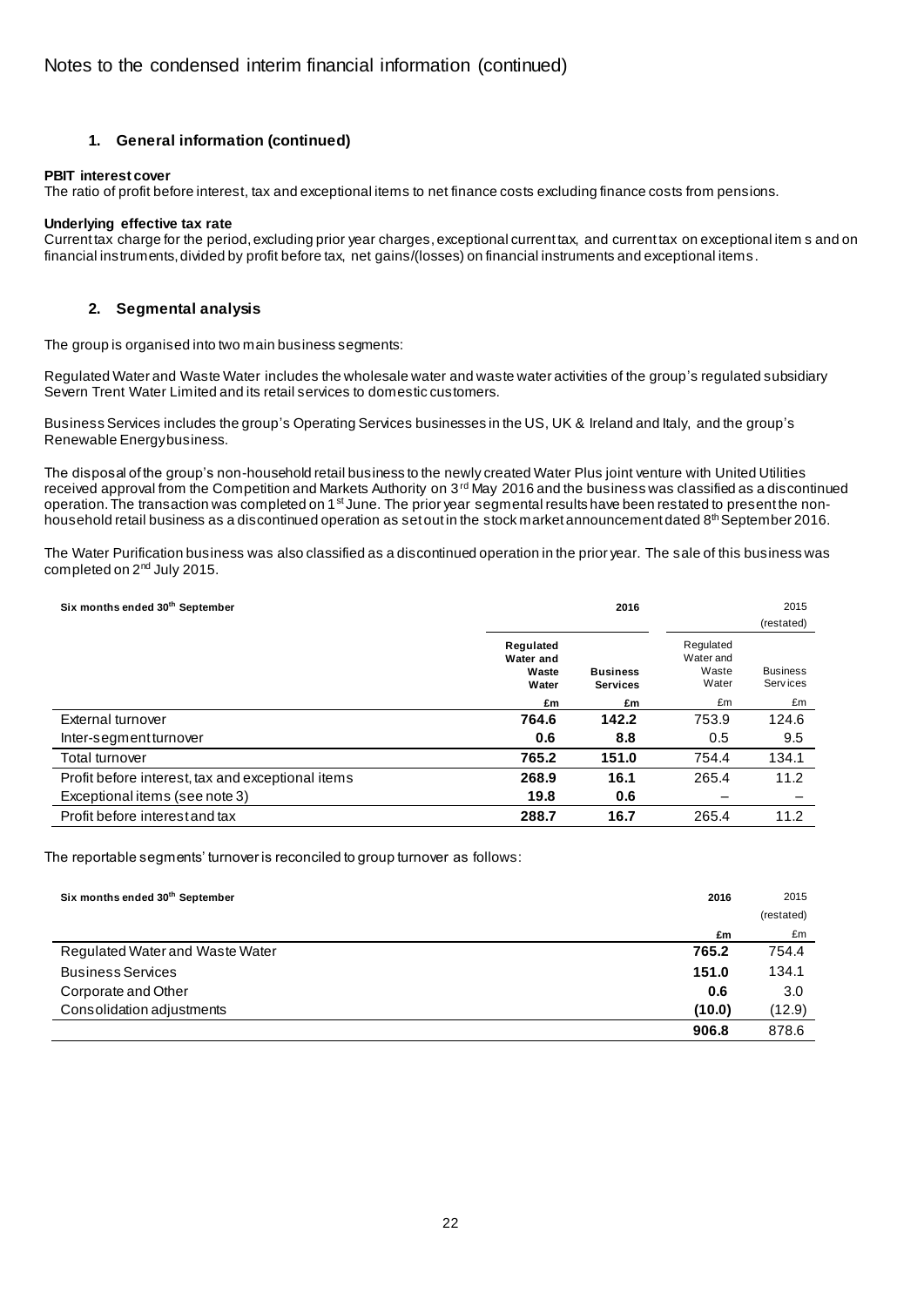## **2. Segmental analysis (continued)**

Segmental underlying PBIT is reconciled to the group's profit before tax as follows:

| Six months ended 30 <sup>th</sup> September       | 2016   | 2015       |
|---------------------------------------------------|--------|------------|
|                                                   |        | (restated) |
|                                                   | £m     | £m         |
| Regulated Water and Waste Water                   | 268.9  | 265.4      |
| <b>Business Services</b>                          | 16.1   | 11.2       |
| Corporate and Other                               | (4.7)  | (5.8)      |
| Consolidation adjustments                         | (1.9)  | (0.7)      |
| Profit before interest, tax and exceptional items | 278.4  | 270.1      |
| Exceptional items:                                |        |            |
| Regulated Water and Waste Water                   | 19.8   |            |
| <b>Business Services</b>                          | 0.6    |            |
| Corporate and Other                               | 0.6    |            |
| Net finance costs                                 | (98.1) | (106.3)    |
| Net (losses)/gains on financial instruments       | (15.4) | 11.5       |
| Share of results of joint ventures and associates | (0.9)  |            |
| Profit before tax                                 | 185.0  | 175.3      |

The following table shows the segmental capital employed:

|                                            | 30 <sup>th</sup> September 2016          |                                    | 31 <sup>st</sup> March 2016              |                             |
|--------------------------------------------|------------------------------------------|------------------------------------|------------------------------------------|-----------------------------|
|                                            | Regulated<br>Water and<br>Waste<br>Water | <b>Business</b><br><b>Services</b> | Regulated<br>Water and<br>Waste<br>Water | <b>Business</b><br>Services |
|                                            | £m                                       | £m                                 | £m                                       | £m                          |
| Operating assets                           | 8,399.5                                  | 244.2                              | 8,110.8                                  | 256.1                       |
| Goodwill                                   | 1.3                                      | 16.4                               | 1.3                                      | 14.8                        |
| Interests in joint ventures and associates | -                                        | 39.4                               | 0.1                                      | 5.1                         |
| <b>Segment assets</b>                      | 8,400.8                                  | 300.0                              | 8,112.2                                  | 276.0                       |
| Segment operating liabilities              | (2, 149.1)                               | (69.8)                             | (1,546.3)                                | (125.8)                     |
| Capital employed                           | 6,251.7                                  | 230.2                              | 6,565.9                                  | 150.2                       |

Operating assets comprise other intangible assets, property, plant and equipment, inventory and trade and other receivables.

Operating liabilities comprise trade and other payables, retirement benefit obligations and provisions.

## **3. Exceptional items before tax**

| Six months ended 30 <sup>th</sup> September           | 2016 | 2015 |
|-------------------------------------------------------|------|------|
|                                                       | £m   | £m   |
| Gain arising on pension increase exchange arrangement |      |      |
| Regulated Water and Waste Water                       | 19.8 |      |
| <b>Business Services</b>                              | 0.6  |      |
| Corporate and Other                                   | 0.6  |      |
|                                                       | 21.0 |      |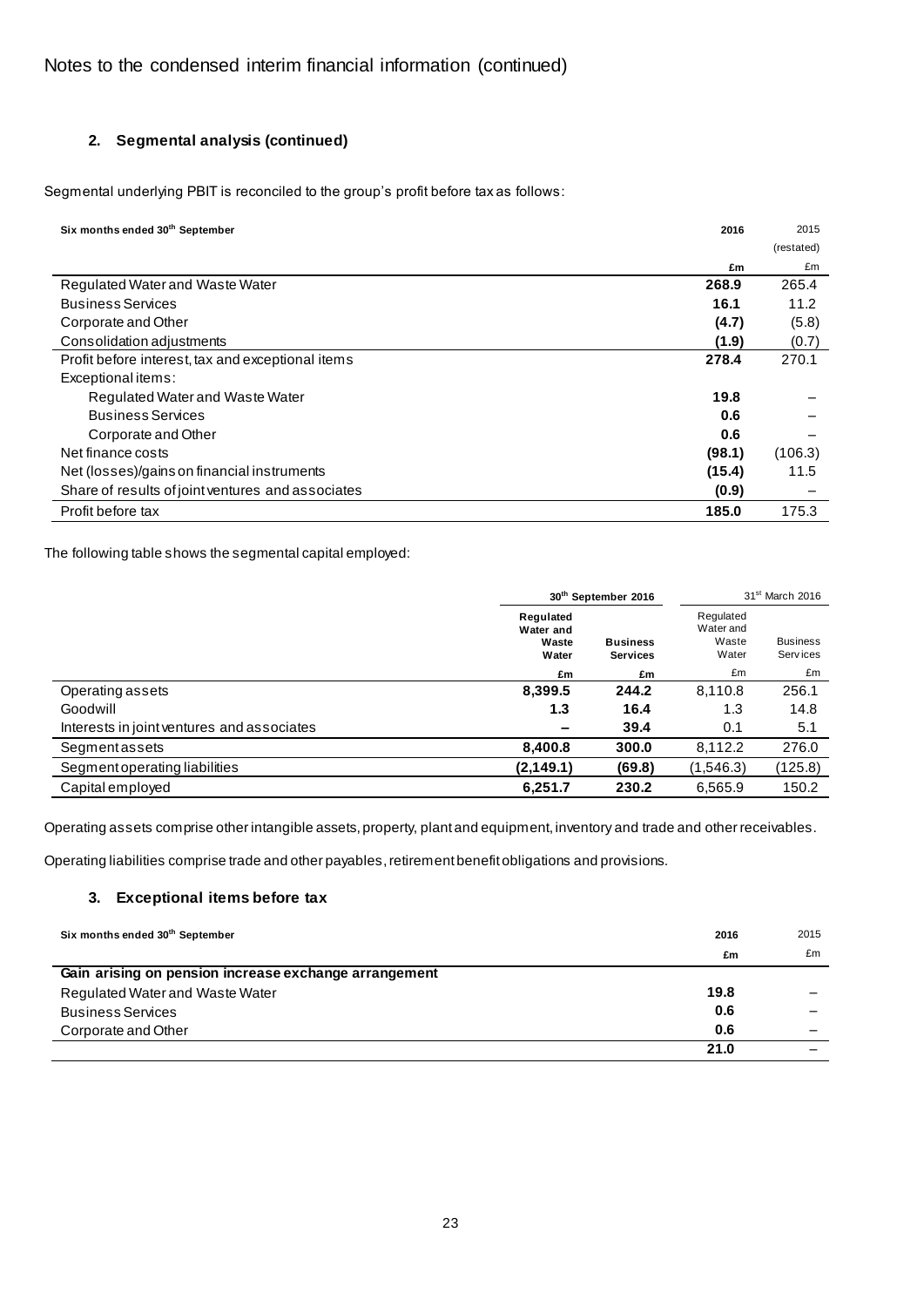## **4. Net (losses)/gains on financial instruments**

| Six months ended 30 <sup>th</sup> September                           | 2016   | 2015  |
|-----------------------------------------------------------------------|--------|-------|
|                                                                       | £m     | £m    |
| Gain/(loss) on swaps used as hedging instruments in fair value hedges | 20.5   | (4.0) |
| (Loss)/gain arising on adjustment for debt in fair value hedges       | (19.7) | 2.4   |
| (Loss)/gain arising on swaps where hedge accounting is not applied    | (6.8)  | 27.7  |
| Loss on cash flow hedges transferred from equity                      | (3.2)  | (6.8) |
| Ineffectiveness of cash flow hedges                                   | 0.9    | 0.5   |
| Exchange loss on other loans                                          | (7.1)  | (8.3) |
|                                                                       | (15.4) | 11.5  |

#### **5. Tax**

| Six months ended 30 <sup>th</sup> September                      | 2016   | 2015<br>(restated) |
|------------------------------------------------------------------|--------|--------------------|
|                                                                  | £m     | £m                 |
| <b>Current tax</b>                                               |        |                    |
| Current year                                                     | 30.2   | 29.3               |
| <b>Total current tax</b>                                         | 30.2   | 29.3               |
| Deferred tax                                                     |        |                    |
| Origination and reversal of temporary differences - current year | 6.7    | 7.8                |
| Exceptional credit arising from rate change                      | (39.8) |                    |
| <b>Total deferred tax</b>                                        | (33.1) | 7.8                |
|                                                                  | (2.9)  | 37.1               |

Income tax for the period is charged in the income statement (excluding the exceptional credit arising from the corporation tax rate change) at 19.9% (2015: charged at 21.1% based on restated profit before tax), representing the best estimate of the annual average effective income tax rate expected for the full year applied to the pre-tax income for the six month period.

The effective rate of current tax, excluding prior year charges and current tax on exceptional items and on financial instruments, calculated on profit before tax, exceptional items and net gains/losses on financial instruments was 18.5% (2015: 18.4% based on restated profit before tax).

A current tax credit of £0.7 million (2015: £1.1 million) and a deferred tax credit of £72.0 million (2015: charge of £19.5 million) have been taken to reserves in the period.

The Government has announced that the main rate of corporation tax will reduce to 19% with effect from 1<sup>st</sup> April 2017 and 17% with effect from 1<sup>st</sup> April 2020. These rate reductions had been substantively enacted at 30<sup>th</sup> September 2016 and therefore deferred tax assets and liabilities have been remeasured to the rates that are expected to apply when the assets are realised or the liabilities settled.This has resulted in an exceptional tax credit in the period.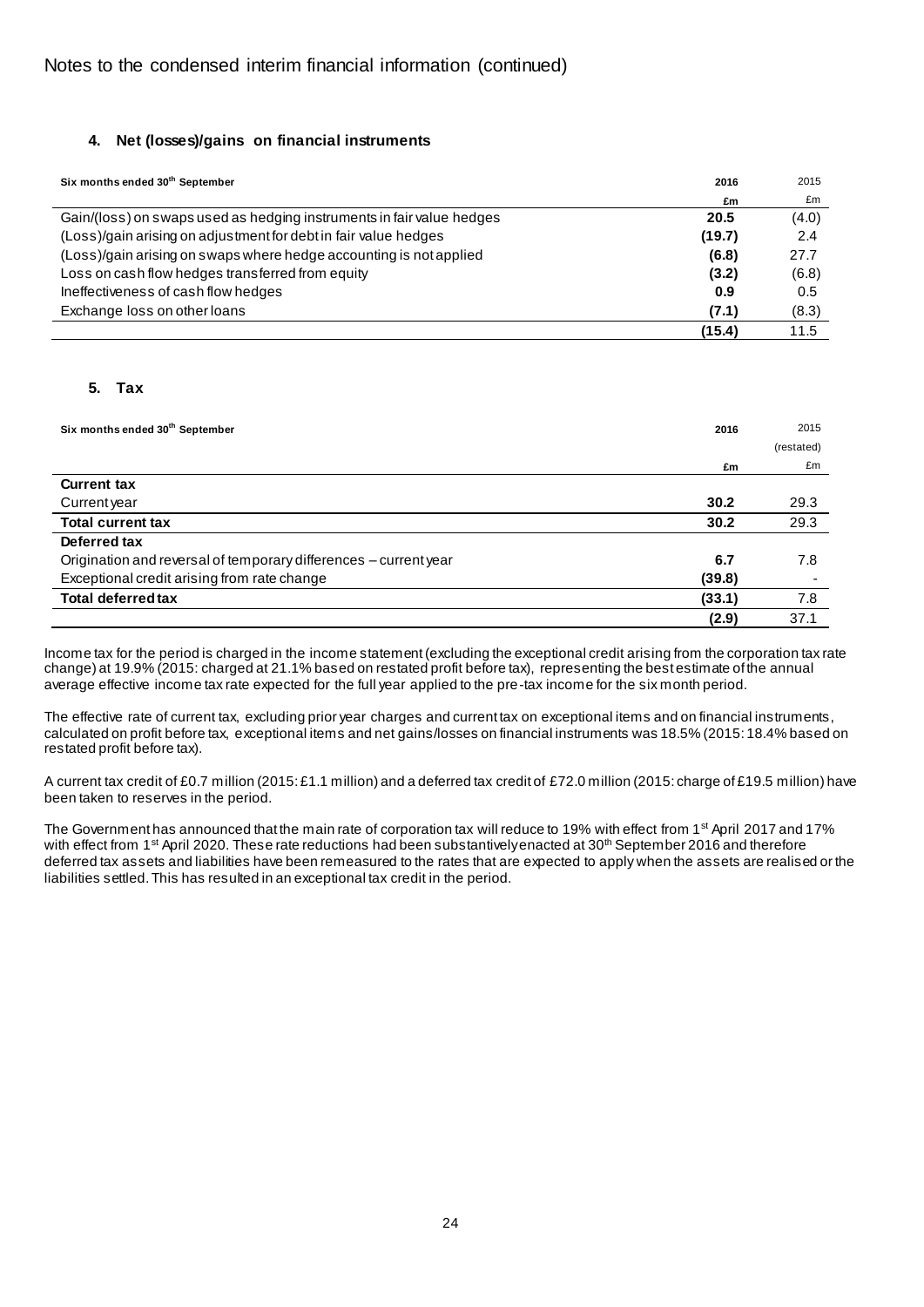## **6. Discontinued operations**

#### **Water Plus joint venture**

On 1<sup>st</sup> March 2016 the group announced its intention, subject to approval from the Competition and Markets Authority ('CMA'), to enter into a joint venture with United Utilities PLC to compete in the non-household water and waste water retail markets in England and Scotland. On 3<sup>rd</sup> May 2016 the CMA announced approval of the joint venture. On this date the group determined that completion of the proposed transaction became highly probable and the non-household retail business was classified as a disposal group and discontinued operation with effect from this date. On 31<sup>st</sup> May 2016 the group transferred Severn Trent Water's nonhousehold retail business to Severn Trent Select Limited and on 1<sup>st</sup> June it exchanged the entire share capital of Severn Trent Select Limited for 50% of the share capital of Water Plus.

#### **Water Purification disposal**

On 23rd January 2015 the Board approved a process to dispose of the group's Water Purification business which formed part of the Business Services segment. These operations were classified as discontinued and as a disposal group held for sale as at 31 st March 2015. The results of discontinued operations are disclosed separately in the income statement.

On 12<sup>th</sup> May 2015 the group entered into a binding agreement to sell the business to Industrie De Nora. The sale was completed on 2<sup>nd</sup> July 2015.

The profit for the period from discontinued operations was as follows:

## **Six months ended 30th September 2016** 2015 (restated) **£m** £m Turnover **68.8** 232.9 Total operating costs **(66.4)** (219.9) Operating profit **2.4** 13.0 Profit before tax **2.4** 13.0 Taxation **(0.5)** (2.3) Profit after tax **1.9** 10.7 Gain/(loss) recognised on sale of disposal group **20.6** (2.7) **Profit for the period from discontinued operations 22.5** 8.0 **Attributable to:** Owners of the company **22.5** 8.1 Non-controlling interests **–** (0.1) **22.5** 8.0

#### Cash flows arising from the disposal group were:

| Six months ended 30 <sup>th</sup> September | 2016 | 2015<br>(restated) |
|---------------------------------------------|------|--------------------|
|                                             | £m   | £m                 |
| Net cash flows attributable to:             |      |                    |
| - operating activities                      | 1.9  |                    |
| - investing activities                      |      | (11.6)             |
| - financing activities                      | 3.5  | (0.2)              |
|                                             | 5.4  | (11.8)             |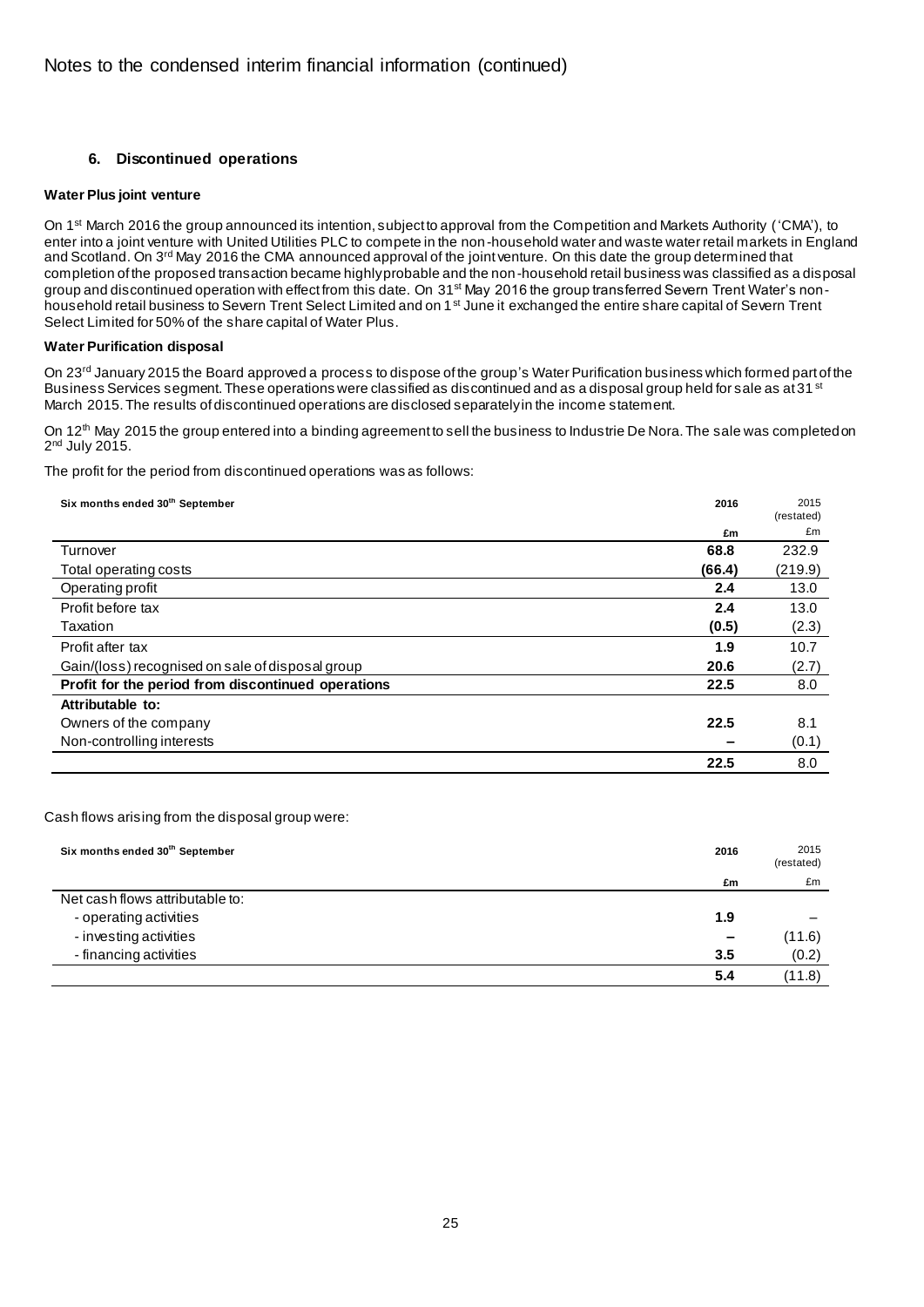## **6. Discontinued operations (continued)**

Basic and diluted earnings per share from discontinued operations are:

| Six months ended 30 <sup>th</sup> September |                                                         |                                            | 2016                |                                                         |                                             | 2015<br>(restated)  |
|---------------------------------------------|---------------------------------------------------------|--------------------------------------------|---------------------|---------------------------------------------------------|---------------------------------------------|---------------------|
|                                             | Earnings<br>attributable<br>to owners of<br>the company | Weighted<br>average<br>number of<br>shares | Per share<br>amount | Earnings<br>attributable<br>to owners of<br>the company | Weighted<br>av erage<br>number of<br>shares | Per share<br>amount |
|                                             | £m                                                      | m                                          | pence               | £m                                                      | m                                           | pence               |
| Basic earnings per share                    | 22.5                                                    | 236.1                                      | 9.5                 | 8.1                                                     | 238.5                                       | 3.4                 |
| Diluted earnings per share                  | 22.5                                                    | 236.9                                      | 9.5                 | 8.1                                                     | 239.4                                       | 3.4                 |

The following details relate to the Water Plus transaction.

The net assets of the business at the date of disposal were:

|                             | £m    |
|-----------------------------|-------|
| Trade and other receivables | 0.6   |
| Cash and cash equivalents   | 3.5   |
| Trade and other payables    | (0.6) |
| Net assets                  | 3.5   |

The net gain on disposal is calculated as follows:

|                        | £m    |
|------------------------|-------|
| Consideration          | 25.5  |
| Net assets on disposal | (3.5) |
| Disposal costs         | (1.4) |
| Net gain on disposal   | 20.6  |

The net cash flows arising from disposal in the period were:

|                                                  | £m    |
|--------------------------------------------------|-------|
| Disposal costs paid in cash and cash equivalents |       |
| Cash and cash equivalents disposed of            | (3.5) |
|                                                  | (4.9) |

## **7. Dividends**

Amounts recognised as distributions to owners of the company in the period:

|                                                          |                       | 2016  |                       | 2015  |
|----------------------------------------------------------|-----------------------|-------|-----------------------|-------|
|                                                          | pence<br>per<br>share | £m    | pence<br>per<br>share | £m    |
| Final dividend for the year ended 31 <sup>st</sup> March | 48.40                 | 114.0 | 50.94                 | 121.2 |

The proposed interim dividend of 32.60 pence per share (2015: 32.26 pence per share) was approved by the Board on 23 $^{\rm rd}$ November 2016 and has not been included as a liability as at 30<sup>th</sup> September 2016.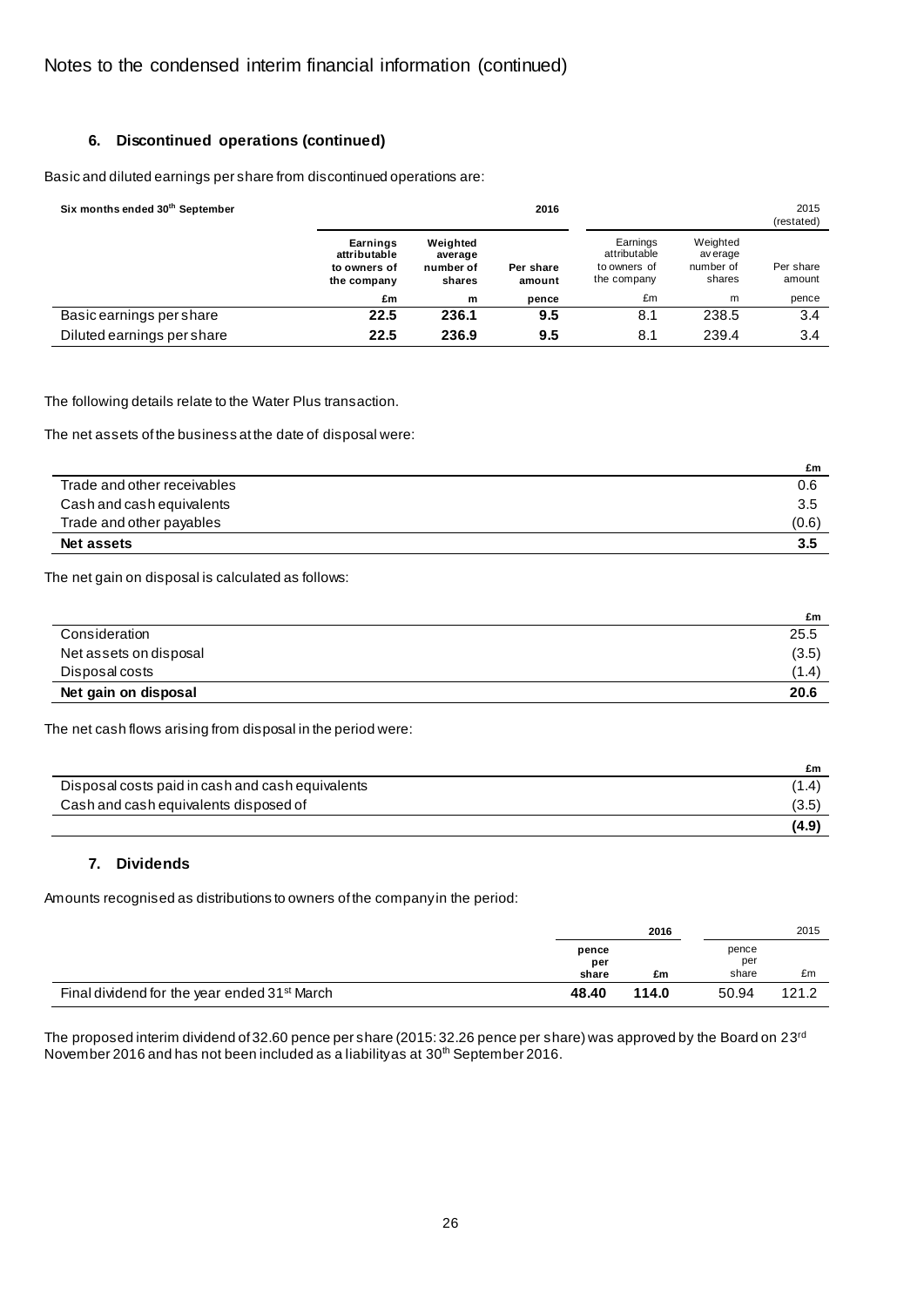## **8. Earnings per share**

#### **a) Basic and diluted earnings per share**

Basic earnings per share is calculated by dividing the earnings attributable to ordinary shareholders by the weighted average number of ordinary shares in issue during the period, excluding those held in the Severn Trent Employee Share Ownership Trust, which are treated as cancelled.

For diluted earnings per share, the weighted average number of ordinary shares in issue is adjusted to assume conversion of a ll potentially dilutive ordinary shares. These represent share options granted to employees where the exercise price is less than the average market price of the company's shares during the period.

Basic and diluted earnings per share from continuing and discontinued operations are calculated on the basis of profit from continuing and discontinued operations attributable to the owners of the company.

The calculation of basic and diluted earnings per share is based on the following data:

#### **Earnings for the purpose of basic and diluted earnings per share from continuing operations**

| Six months ended 30 <sup>th</sup> September                                            | 2016   | 2015<br>(restated) |
|----------------------------------------------------------------------------------------|--------|--------------------|
|                                                                                        | £m     | £m                 |
| Profit for the period attributable to owners of the company                            | 210.2  | 143.7              |
| Adjusted for profit from discontinued operations (see note 6)                          | (22.5) | (8.1)              |
| Profit for the period from continuing operations attributable to owners of the company | 187.7  | 135.6              |

#### **Number of shares**

| Six months ended 30 <sup>th</sup> September                                              | 2016  | 2015  |
|------------------------------------------------------------------------------------------|-------|-------|
|                                                                                          | m     | m     |
| Weighted average number of ordinary shares for the purpose of basic earnings per share   | 236.1 | 238.5 |
| Effect of dilutive potential ordinary shares:                                            |       |       |
| - share options and LTIPs                                                                | 0.8   | 0.9   |
| Weighted average number of ordinary shares for the purpose of diluted earnings per share | 236.9 | 239.4 |

#### **b) Underlying earnings per share**

| Six months ended 30 <sup>th</sup> September | 2016  | 2015<br>(restated) |
|---------------------------------------------|-------|--------------------|
|                                             | pence | pence              |
| Underlying basic earnings per share         | 62.3  | 54.9               |
| Underlying diluted earnings per share       | 62.1  | 54.7               |

The directors consider that the underlying earnings per share figures provide a useful additional indicator of performance (see note 1).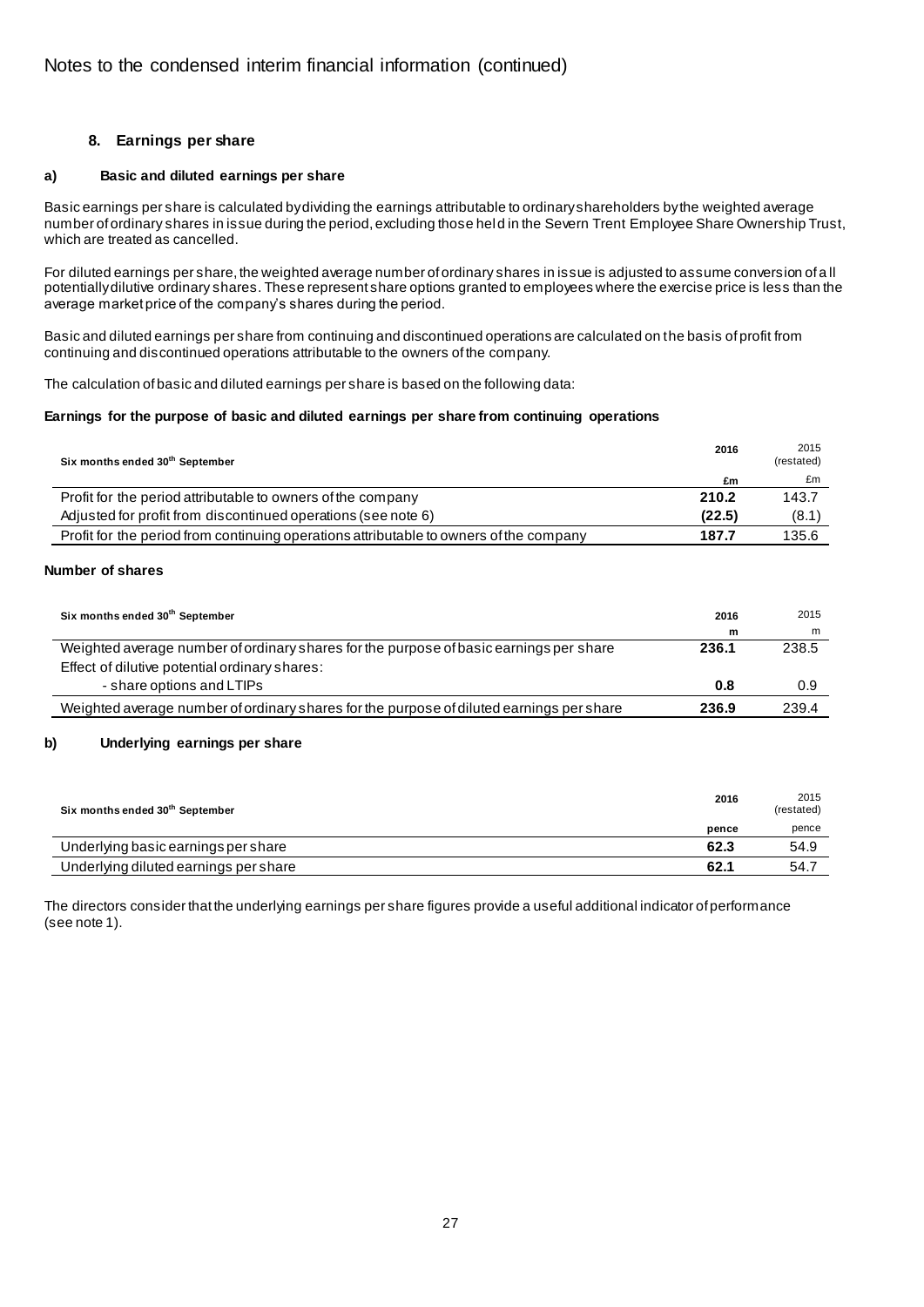# **8. Earnings per share (continued)**

The adjustments to earnings are as follows:

| Six months ended 30 <sup>th</sup> September                                 | 2016   | 2015<br>(restated) |
|-----------------------------------------------------------------------------|--------|--------------------|
|                                                                             | £m     | £m                 |
| Earnings for the purpose of basic and diluted earnings per share            | 187.7  | 135.6              |
| Adjustments for:                                                            |        |                    |
| - exceptional items before tax                                              | (21.0) |                    |
| - current tax related to exceptional items                                  |        |                    |
| - net losses/(gains) on financial instruments                               | 15.4   | (11.5)             |
| - current tax on net losses/gains on financial instruments                  | (2.0)  | (0.9)              |
| - exceptional tax credit arising from rate change                           | (39.8) |                    |
| - deferred tax                                                              | 6.7    | 7.8                |
| Earnings for the purpose of underlying basic and diluted earnings per share | 147.0  | 131.0              |

## **9. Borrowings**

|                                  | 30 <sup>th</sup> September<br>2016 | 31 <sup>st</sup> March<br>2016 |
|----------------------------------|------------------------------------|--------------------------------|
|                                  | £m                                 | £m                             |
| Bank overdrafts                  | 4.9                                |                                |
| Bank loans                       | 1,178.8                            | 1,249.8                        |
| Other loans                      | 3,582.2                            | 3,539.7                        |
| Obligations under finance leases | 117.2                              | 117.2                          |
|                                  | 4,883.1                            | 4.906.7                        |

The borrowings are repayable as follows:

| 30 <sup>th</sup> September                                              | 31 <sup>st</sup> March |
|-------------------------------------------------------------------------|------------------------|
| 2016                                                                    | 2016                   |
| £m                                                                      | £m                     |
| On demand or within one year – included in current liabilities<br>362.9 | 280.6                  |
| Over one year – included in non-current liabilities<br>4.520.2          | 4,626.1                |
| 4.883.1                                                                 | 4.906.7                |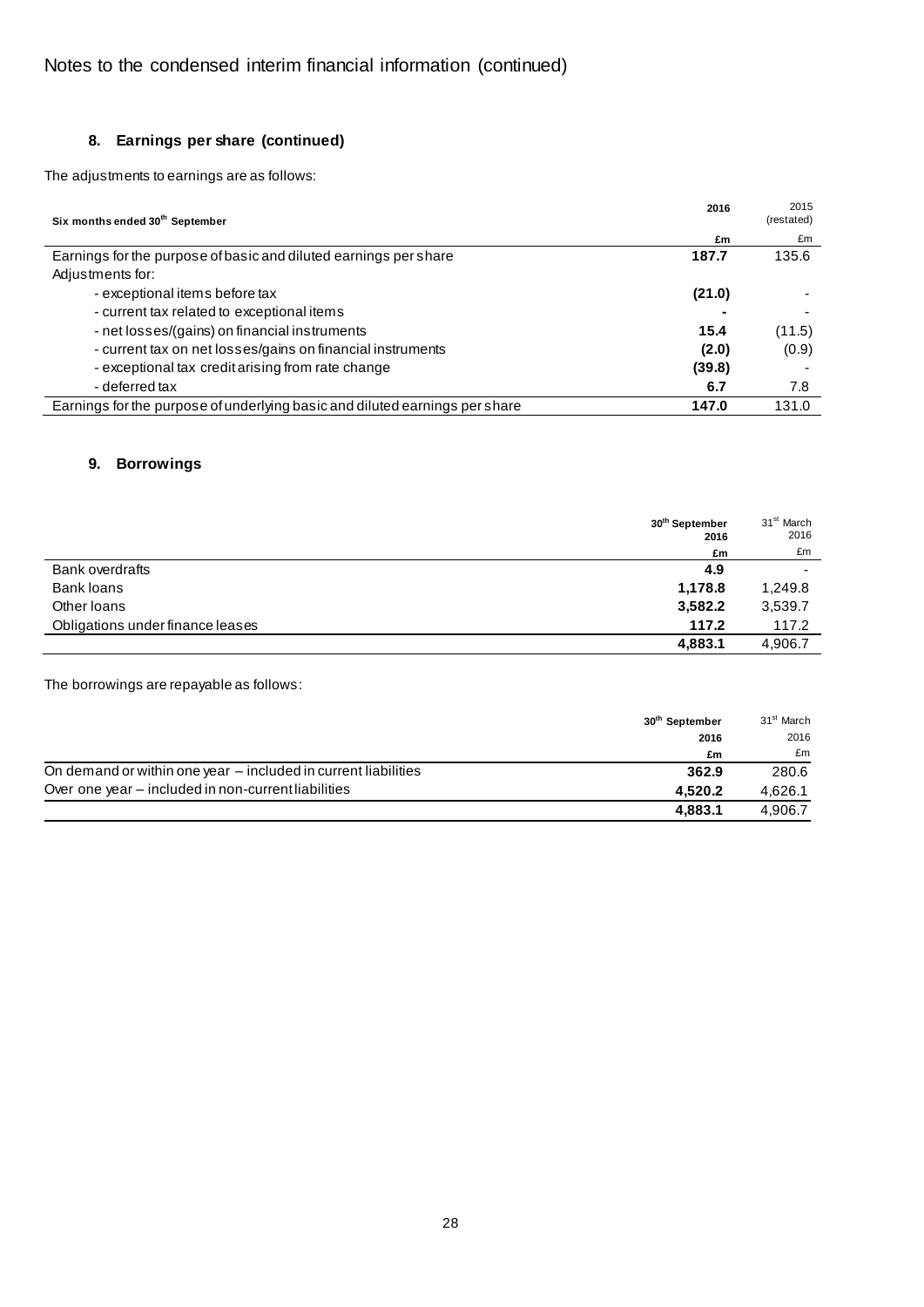## **10. Fair value of financial instruments**

#### **a) Fair value measurements**

The table below describes the valuation technique that the group applies for each class of financial instrument which is meas ured at fair value on a recurring basis. All techniques are classified as Level 2 under the hierarchy defined by IFRS 13. There have been no changes in the levels of classification during the period.

|                                                             | Fair value as at                         |                                      |                                                                                                                                                                                                                                                                                                                  |
|-------------------------------------------------------------|------------------------------------------|--------------------------------------|------------------------------------------------------------------------------------------------------------------------------------------------------------------------------------------------------------------------------------------------------------------------------------------------------------------|
|                                                             | 30 <sup>th</sup> September<br>2016<br>£m | 31 <sup>st</sup> March<br>2016<br>£m | Valuation techniques and key inputs                                                                                                                                                                                                                                                                              |
| <b>Cross currency swaps</b><br>Assets                       | 52.3                                     | 28.1                                 | Discounted cash flow<br>Future cash flows are estimated based on<br>forward interest rates from observable yield<br>curves at the period end and contract interest<br>rates discounted at a rate that reflects the credit<br>risk of counterparties. The currency cash flows<br>are translated at the spot rate. |
| Interest rate swaps<br>Assets<br>Liabilities                | 27.7<br>(227.3)                          | 12.1<br>(175.2)                      | Discounted cash flow<br>Future cash flows are estimated based on<br>forward interest rates from observable yield<br>curves at the period end and contract interest<br>rates discounted at a rate that reflects the credit<br>risk of counterparties.                                                             |
| Energy swaps<br>Liabilities                                 | (1.0)                                    | (3.2)                                | Discounted cash flow<br>Future cash flows are estimated based on<br>forward electricity prices from observable<br>indices at the period end and contract prices<br>discounted at a rate that reflects the credit risk<br>of counterparties.                                                                      |
| Foreign currency forward contracts<br>Assets<br>Liabilities |                                          | 0.7<br>(0.7)                         | Discounted cash flow<br>Future cash flows are estimated based on<br>observable forward exchange rates at the<br>period end and contract forward rates<br>discounted at a rate that reflects the credit risk<br>of counterparties.                                                                                |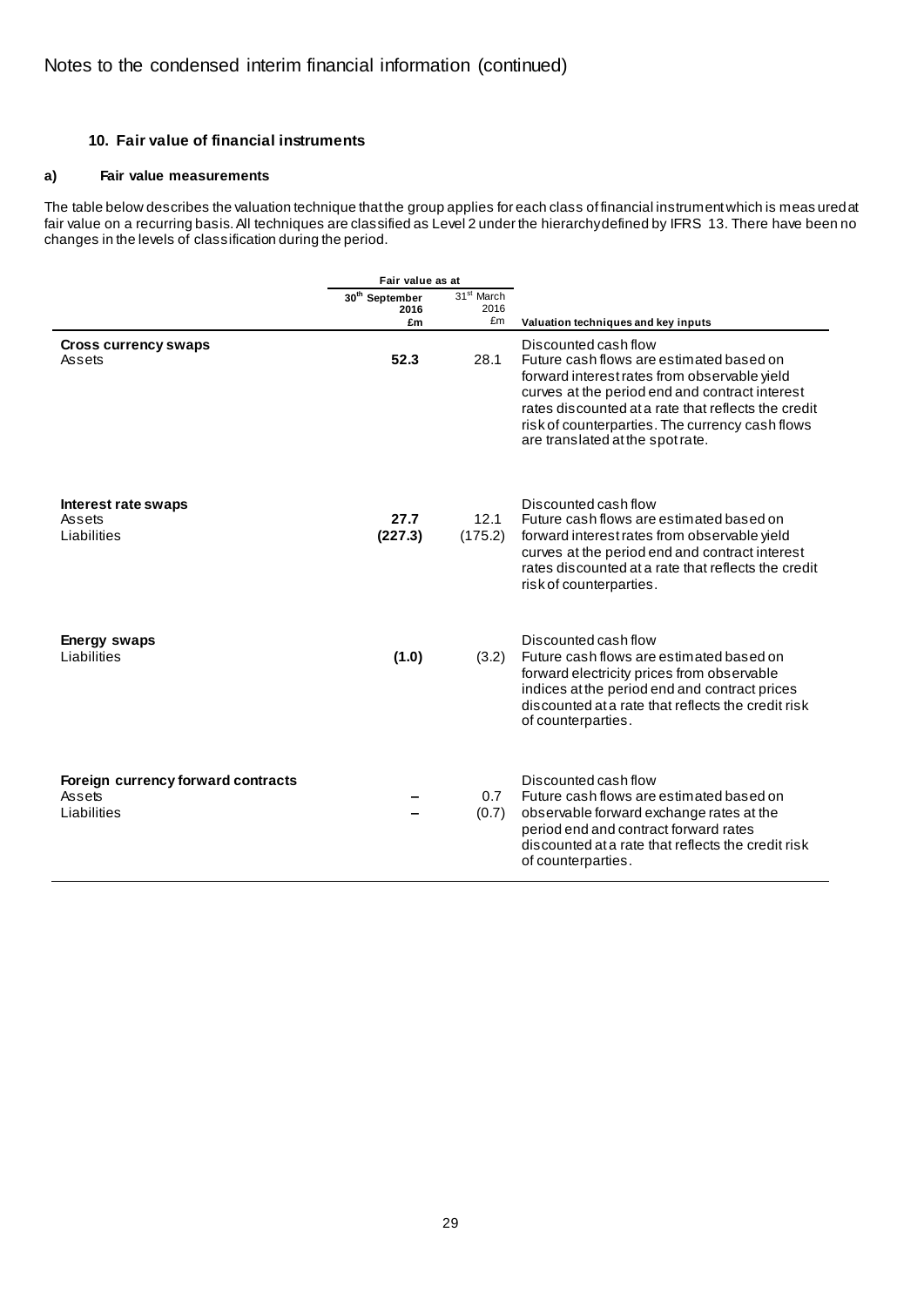## **10. Fair value of financial instruments (continued)**

#### **b) Comparison of fair value of financial instruments with their carrying amounts**

The directors consider that the carrying amounts of cash and short term deposits, bank overdrafts, trade receivables and trade payables are not materially different from their fair values. Derivative financial instruments are carried at fair value. The carrying values and estimated fair values of other non-derivative financial instruments are set out below. Debt which is hedged by interest rate swaps or cross currency swaps is included in the category after taking account of the impact of the swap. At 30<sup>th</sup> September 2016 the group held interest rate and cross currency swaps not matched against specific debt instruments that converted floating rate interest to fixed on a net principal amount of £421.6 million (31<sup>st</sup> March 2016: £421.6 million).

|                           | $30^{\text{th}}$ September<br>2016 |               |                     | 31 <sup>st</sup> March<br>2016 |
|---------------------------|------------------------------------|---------------|---------------------|--------------------------------|
|                           | Carrying<br>value                  | Fair<br>value | Carry ing<br>v alue | Fair<br>v alue                 |
|                           | £m                                 | £m            | £m                  | £m                             |
| <b>Floating rate debt</b> |                                    |               |                     |                                |
| Bank loans                | 882.0                              | 884.9         | 954.3               | 954.3                          |
| Currency bonds            | 43.0                               | 43.0          | 36.6                | 36.6                           |
| Floating rate notes       | 384.0                              | 441.6         | 370.6               | 420.0                          |
|                           | 1,309.0                            | 1,369.5       | 1,361.5             | 1,410.9                        |
| <b>Fixed rate debt</b>    |                                    |               |                     |                                |
| Bank loans                | 187.0                              | 187.4         | 187.6               | 186.8                          |
| Sterling bonds            | 1,858.3                            | 2,423.8       | 1,857.3             | 2,221.8                        |
| Fixed rate notes          | 115.4                              | 130.8         | 104.0               | 129.3                          |
| Other Ioans               | 4.1                                | 4.1           | 2.8                 | 2.6                            |
| Finance leases            | 117.2                              | 139.6         | 117.2               | 125.4                          |
|                           | 2,282.0                            | 2,885.7       | 2,268.9             | 2,665.9                        |
| Index-linked debt         |                                    |               |                     |                                |
| Bank loans                | 109.8                              | 124.7         | 107.8               | 116.1                          |
| Sterling bonds            | 1,177.4                            | 1,982.6       | 1,168.5             | 1,576.8                        |
|                           | 1,287.2                            | 2,107.3       | 1,276.3             | 1,692.9                        |
|                           | 4,878.2                            | 6,362.5       | 4,906.7             | 5,769.7                        |

Fixed rate bonds are valued using market prices.

Index-linked bonds are rarely traded and therefore quoted prices are not considered to be a reliable indicator of fair value. Therefore, these bonds are valued using discounted cash flow models with discount rates derived from observed market prices for a sample of bonds.

Fair values of other debt instruments are also calculated using discounted cash flow models.

## **11. Retirement benefit schemes**

The group operates two defined benefit schemes being the Severn Trent Pension Scheme and the Severn Trent Mirror Image Scheme. These schemes are closed to future accrual, therefore there is no current service cost in the period. The group also has an unfunded obligation to provide benefits to certain former employees whose earnings were in excess of the pensions cap that operated when the benefits were accrued.

The assumptions used in calculating the defined benefit obligations as at 30<sup>th</sup> September 2016 have been updated to reflect market conditions prevailing at the balance sheet date. The most recent triennial funding valuation of the schemes was carried out a s at 31<sup>st</sup> March 2013. The valuation as at 31<sup>st</sup> March 2016 is almost complete and this will be reflected in the actuarial assumptions that will be used in the accounting valuation at 31<sup>st</sup> March 2017.

|                     | 30 <sup>th</sup> September<br>2016 | 31 <sup>st</sup> March<br>2016 |
|---------------------|------------------------------------|--------------------------------|
| <b>Discountrate</b> | 2.3%                               | 3.6%                           |
| <b>RPI</b>          | 3.0%                               | 3.0%                           |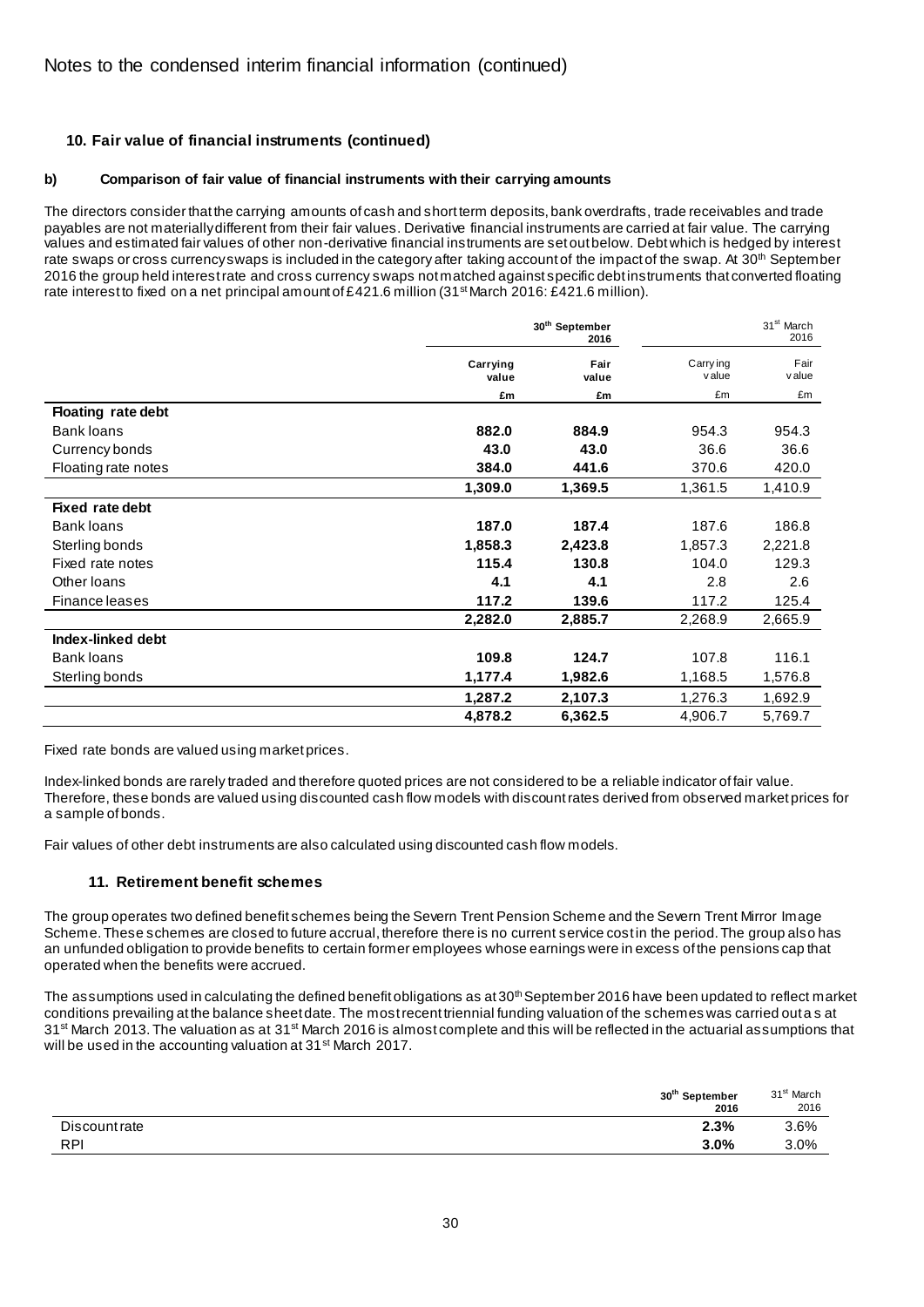## **11. Retirement benefit schemes (continued)**

The defined benefit assets have been updated to reflect their market value as at 30<sup>th</sup> September 2016. Actuarial gains and losses on the scheme assets and defined benefit obligations have been reported in the statement of comprehensive income. Service cost and the costs of administrating the scheme are recognised in operating costs and interest cost is recognised in net finance costs. Amounts recognised in the income statement in respect of these defined benefit schemes are as follows:

| Six months ended 30 <sup>th</sup> September             | 2016<br>£m | 2015<br>£m |
|---------------------------------------------------------|------------|------------|
| Exceptional past service credit                         | 21.0       |            |
| Administration cost                                     | (2.2)      | (0.6)      |
| Net interest cost                                       | (5.5)      | (7.6)      |
| Total amount credited/(charged) to the income statement | 13.3       | (8.2)      |

The amount included in the balance sheet arising from the group's obligations under defined benefit schemes was as follows:

|                                                                     | 30 <sup>th</sup> September<br>2016 | 31 <sup>st</sup> March<br>2016 |
|---------------------------------------------------------------------|------------------------------------|--------------------------------|
|                                                                     | £m                                 | £m                             |
| Total fair value of assets                                          | 2.241.8                            | 2,039.8                        |
| Present value of the defined benefit obligations - funded schemes   | (2,942.5)                          | (2,339.9)                      |
| Present value of the defined benefit obligations - unfunded schemes | (11.0)                             | (9.4)                          |
| Liability recognised in the balance sheet                           | (711.7)                            | (309.5)                        |

Movements in the liability recognised in the balance sheet were as follows:

| Six months ended 30 <sup>th</sup> September<br>2016 | 2015    |
|-----------------------------------------------------|---------|
| £m                                                  | £m      |
| At 1 <sup>st</sup> April<br>(309.5)                 | (468.9) |
| 21.0<br>Exceptional past service credit             |         |
| Administration cost<br>(2.2)                        | (0.6)   |
| Net interest cost<br>(5.5)                          | (7.6)   |
| Contributions from sponsoring companies<br>0.2      | 4.4     |
| Net actuarial (losses)/gains<br>(415.7)             | 90.3    |
| At 30 <sup>th</sup> September<br>(711.7)            | (382.4) |

## **12. Share capital**

At 30<sup>th</sup> September 2016 the issued and fully paid share capital was 239.8 million shares of 97<sup>17</sup>/<sub>19</sub> pence amounting to £234.7 million (31<sup>st</sup> March 2016: 239.3 million shares of 97<sup>17</sup>/<sub>19</sub> pence amounting to £234.3 million).

During the period the company issued 417,453 (2015: 680,902) shares as a result of the exercise of employee share options . In the six months ended 30<sup>th</sup> September 2015 the company repurchased 2,987,871 shares under its share buyback programme. Of these repurchased shares, 51,514 were cancelled.

At 30<sup>th</sup> September 2016 the company held 4,080,964 (31<sup>st</sup> March 2016: 4,136,921) shares in treasury.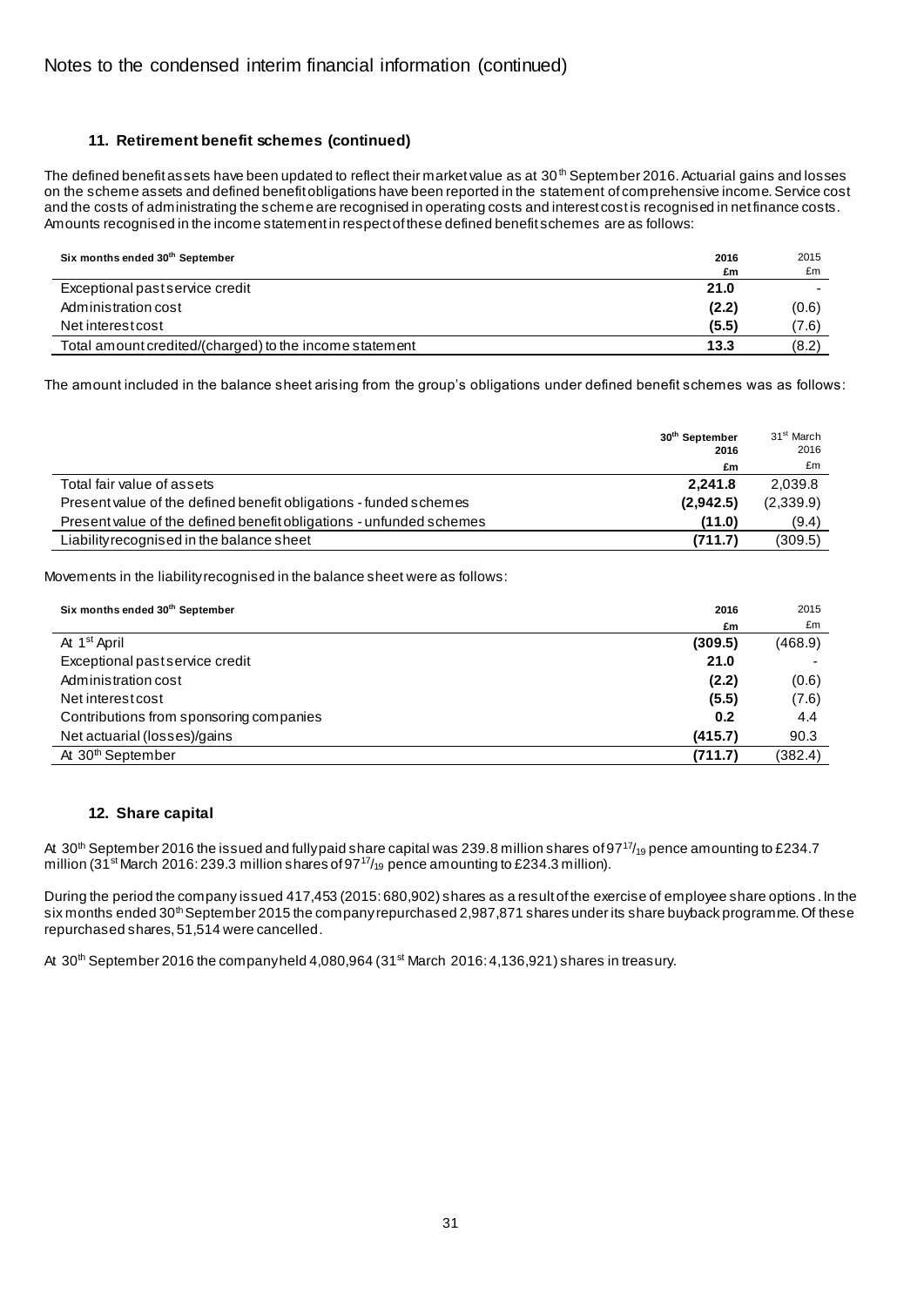## **13. Cash flow**

#### **a) Reconciliation of operating profit to operating cash flows**

| Six months ended 30 <sup>th</sup> September                 | 2016   | 2015       |
|-------------------------------------------------------------|--------|------------|
|                                                             |        | (restated) |
|                                                             | £m     | £m         |
| Profit before interest and tax from continuing operations   | 299.4  | 270.1      |
| Profit before interest and tax from discontinued operations | 23.0   | 10.3       |
| Profit before interest and tax                              | 322.4  | 280.4      |
| Depreciation of property, plant and equipment               | 149.4  | 144.6      |
| Amortisation of intangible assets                           | 9.3    | 11.4       |
| Exceptional pension service credit                          | (21.0) |            |
| (Gain)/loss on sale of disposal group                       | (20.6) | 2.7        |
| Defined benefit pension scheme administration costs         | 2.2    | 0.6        |
| Pension contributions                                       | (0.2)  | (4.4)      |
| Share based payments charge                                 | 2.8    | 2.7        |
| Profit on sale of property, plant and equipment             | (0.3)  | (1.4)      |
| Deferred income movement                                    | (5.8)  | (5.3)      |
| Provisions for liabilities and charges                      | 1.7    | 2.8        |
| Utilisation of provisions for liabilities and charges       | (0.7)  | (5.6)      |
| (Increase)/decrease in inventory                            | (0.6)  | 2.5        |
| Decrease/(increase) in receivables                          | 23.5   | (19.2)     |
| Increase in payables                                        | 69.9   | 83.7       |
| Cash generated from operations                              | 532.0  | 495.5      |
| Tax paid                                                    | (15.4) | (7.9)      |
| Net cash generated from operating activities                | 516.6  | 487.6      |

#### **b) Non-cash transactions**

No additions to property, plant and equipment during the six months to 30<sup>th</sup> September 2016 were financed by new finance leases (2015: nil).

#### **c) Exceptional cash flows**

The following cash flows arose from items classified as exceptional in the income statement:

| Six months ended 30 <sup>th</sup> September | 2016 | 2015  |
|---------------------------------------------|------|-------|
|                                             | £m   | £m    |
| Restructuring costs                         |      | (4.0) |

#### **d) Reconciliation of movements in net debt**

|                                   | As at<br>1 <sup>st</sup> April<br>2016 | Cash<br>flow             | Fair value<br>adjustments | RPI uplif t<br>on index<br>linked<br>debt | Foreign<br>exchange | Other<br>non-cash<br>mov ements | As at 30 <sup>th</sup><br>September<br>2016 |
|-----------------------------------|----------------------------------------|--------------------------|---------------------------|-------------------------------------------|---------------------|---------------------------------|---------------------------------------------|
|                                   | £m                                     | £m                       | £m                        | £m                                        | £m                  | £m                              | £m                                          |
| Cash and short term deposits      | 55.2                                   | (12.2)                   |                           | ٠                                         | 0.8                 | ٠                               | 43.8                                        |
| Bank overdrafts                   |                                        | (4.9)                    | $\overline{\phantom{0}}$  |                                           |                     | ٠                               | (4.9)                                       |
| Net cash and cash equivalents     | 55.2                                   | (17.1)                   | $\overline{\phantom{0}}$  | $\overline{\phantom{0}}$                  | 0.8                 | ۰                               | 38.9                                        |
| Bank loans                        | (1,249.8)                              | 70.7                     | ۰                         | (2.0)                                     |                     | 2.3                             | (1, 178.8)                                  |
| Other Ioans                       | (3,539.7)                              | (1.1)                    | (19.7)                    | (8.8)                                     | (11.7)              | (1.2)                           | (3,582.2)                                   |
| Finance leases                    | (117.2)                                | $\overline{\phantom{0}}$ | $\overline{\phantom{0}}$  |                                           | ۰                   | ٠                               | (117.2)                                     |
| Cross currency swaps hedging debt | 28.1                                   | $\overline{\phantom{a}}$ | 23.8                      |                                           | ۰                   | 0.4                             | 52.3                                        |
| Loans due from joint ventures     | -                                      | $\overline{\phantom{0}}$ | $\overline{\phantom{0}}$  |                                           | ۰                   | 45.7                            | 45.7                                        |
| Net debt                          | (4,823.4)                              | 52.5                     | 4.1                       | (10.8)                                    | (10.9)              | 47.2                            | (4,741.3)                                   |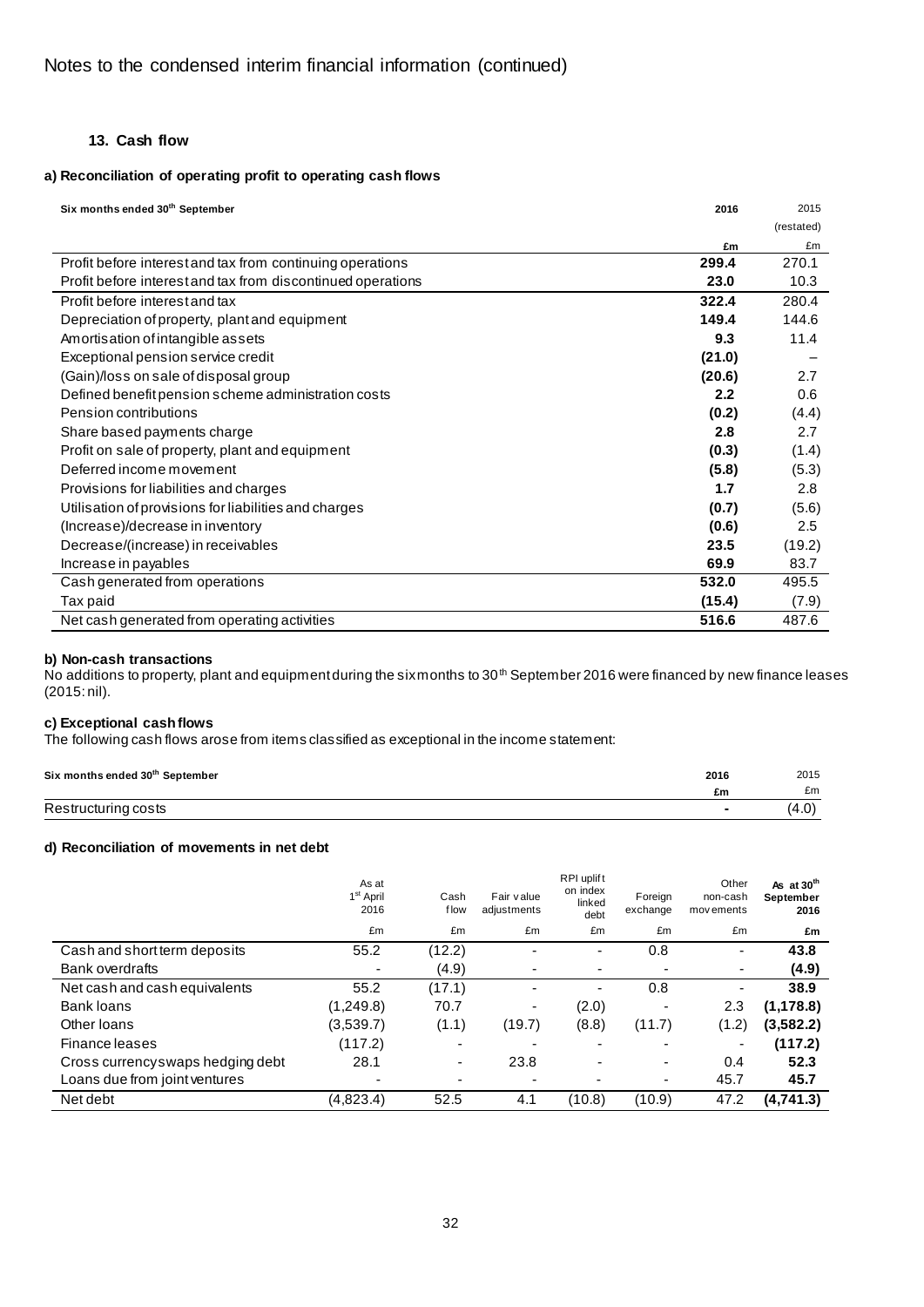## **14. Post balance sheet events**

On 16<sup>th</sup> November 2016 the group announced that it had reached agreement with the Board of Dee Valley Group Plc on the terms of a recommended acquisition of the entire issued and to be issued voting and non-voting ordinary share capital of Dee Valley by Severn Trent Water. Under the terms of the acquisition Dee Valley ordinary voting shareholders would receive 1,705 pence in cash per share and a comparable cash offer for ordinary non-voting shareholders was made, priced at 1,601 pence per share.

On 23<sup>rd</sup> November 2016 the group announced that it had increased its offer to 1,825 pence in cash for each ordinary voting share in Dee Valley and a revised comparable cash offer for ordinary non-voting shares priced at 1,713 pence per share.

#### **15. Contingent liabilities**

Details of the group's contingent liabilities were disclosed in the financial statements for the year ended 31<sup>st</sup> March 2016 which were approved on 23<sup>rd</sup> May 2016. There have been no significant developments relating to the contingent liabilities disclosed in those financial statements.

### **16. Related party transactions**

During the period the group made sales amounting to £127.0 million to Water Plus and at 30<sup>th</sup> September 2016 there were trade receivables due from Water Plus amounting to £31.2 million and an amount receivable under a revolving credit facility of £45.7 million.

The retirement benefit schemes operated by the group are considered to be related parties. Details of transactions and balanc es with the retirement benefit schemes are disclosed in note 11.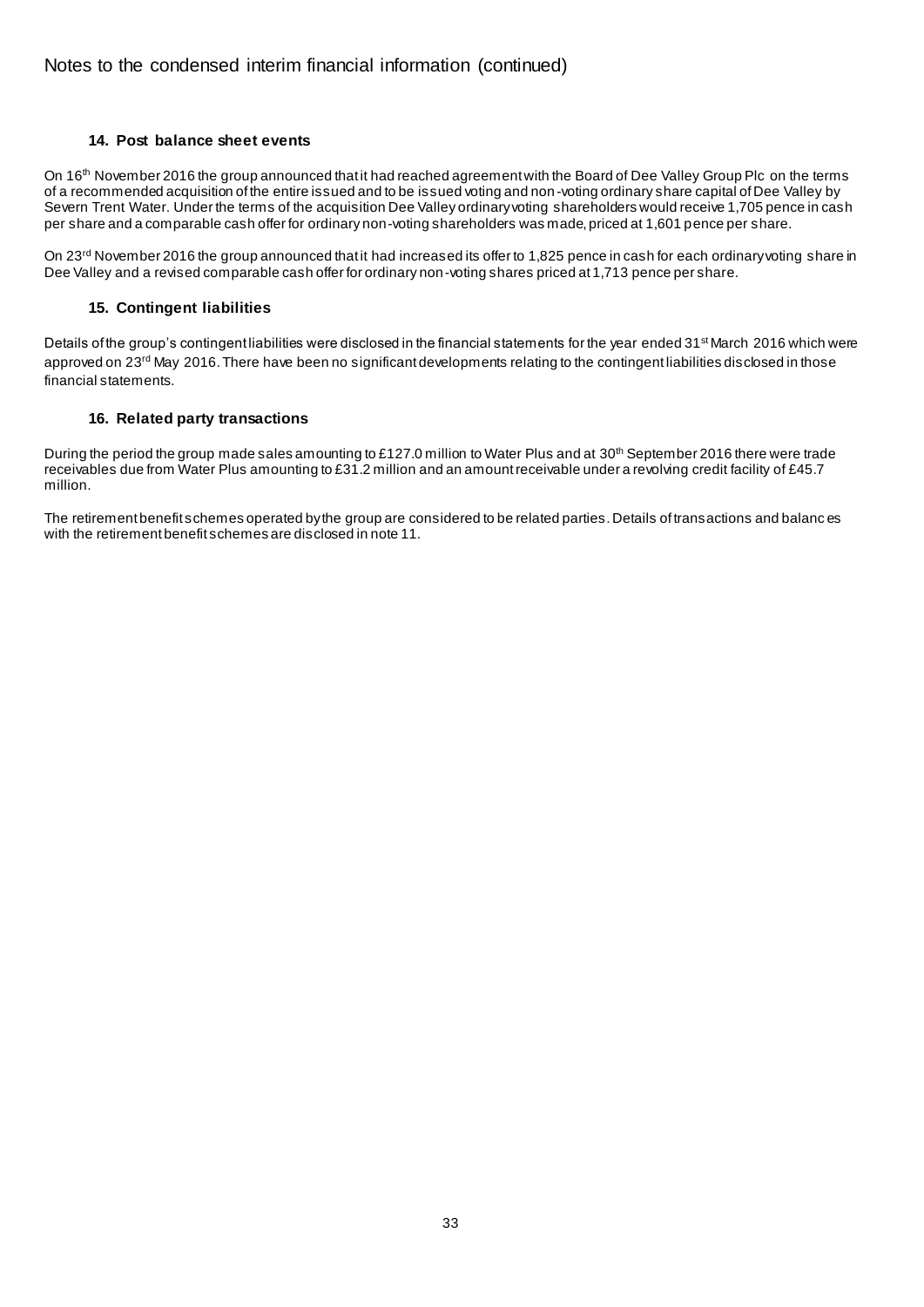# **Responsibility statement**

We confirm to the best of our knowledge:

- (a) the condensed set of financial statements has been prepared in accordance with IAS 34 "Interim Financial Reporting"; and
- (b) the interim management report includes a fair review of the information required by Disclosure and Transparency Rules 4.2.7R and 4.2.8R of the United Kingdom Financial Conduct Authority.

Signed on behalf of the Board who approved the half yearly financial report on 23 $^{\text{rd}}$  November 2016.

Andrew Duff **Andrew Duff** Andrew Duff **James Bowling**<br>
Chairman **James Bowling** Chief Financial Officer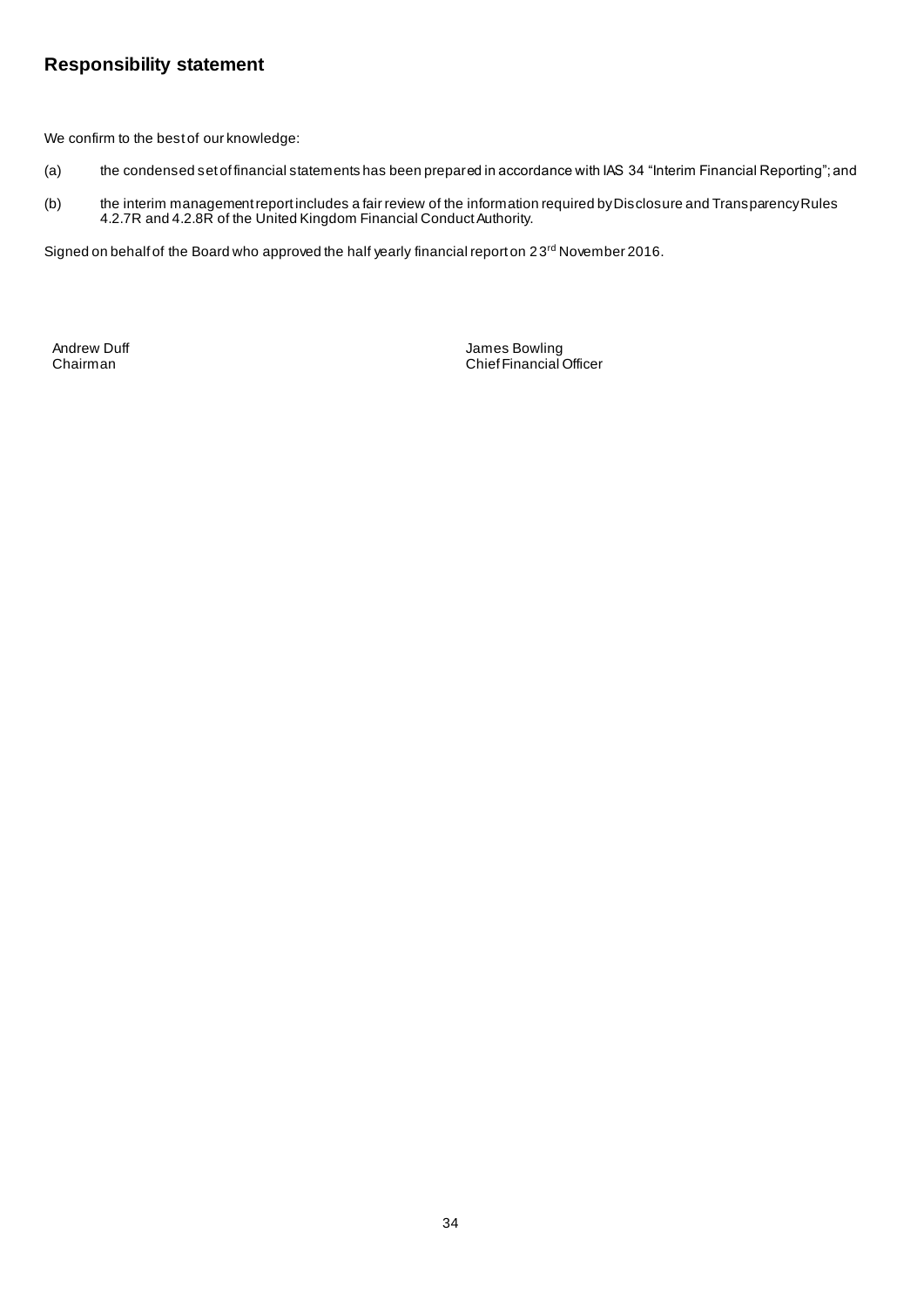# **INDEPENDENT REVIEW REPORT TO SEVERN TRENT PLC**

We have been engaged by the company to review the condensed set of financial statements in the half-yearly financial report for the six months ended  $30<sup>th</sup>$  September 2016 which comprises the condensed consolidated income statement, the condensed consolidated statement of comprehensive income, the condensed consolidated statement of changes in equity, the condensed consolidated balance sheet, the condensed consolidated cash flow statement and related notes.We have read the other information contained in the half-yearly financial report and considered whether it contains any apparent misstatements or material inconsistencies with the information in the condensed set of financial statements.

This report is made solely to the company in accordance with International Standard on Review Engagements (UK and Ireland) 2410 "Review of Interim Financial Information Performed by the Independent Auditor of the Entity" issued by the Auditing Prac tices Board. Our work has been undertaken so that we might state to the company those matters we are required to state to them in an independent review report and for no other purpose. To the fullest extent permitted by law, we do not accept or assume responsibility to anyone other than the company, for our review work, for this report, or for the conclusions we have formed.

#### **Directors' responsibilities**

The half-yearly financial report is the responsibility of, and has been approved by, the directors. The directors are responsible for preparing the half-yearly financial report in accordance with the Disclosure and Transparency Rules of the United Kingdom's Financial Conduct Authority.

As disclosed in note 1, the annual financial statements of the group are prepared in accordance with IFRSs as adopted by the European Union. The condensed set of financial statements included in this half-yearly financial report has been prepared in accordance with International Accounting Standard 34, "Interim Financial Reporting," as adopted by the European Union.

#### **Our responsibility**

Our responsibility is to express to the companya conclusion on the condensed set of financial statements in the half-yearly financial report based on our review.

#### **Scope of Review**

We conducted our review in accordance with International Standard on Review Engagements (UK and Ireland) 2410, "Review of Interim Financial Information Performed by the Independent Auditor of the Entity" issued by the Auditing Practices Board for use in the United Kingdom. A review of interim financial information consists of making inquiries, primarily of persons responsible for financial and accounting matters, and applying analytical and other review procedures. A review is substantially less in scop e than an audit conducted in accordance with International Standards on Auditing (UK and Ireland) and consequently does not enable u s to obtain assurance that we would become aware of all significant matters that might be identified in an audit. Accordingly, we do not express an audit opinion.

#### **Conclusion**

Based on our review, nothing has come to our attention that causes us to believe that the condensed set of financial statemen ts in the half-yearly financial report for the six months ended  $30<sup>th</sup>$  September 2016 is not prepared, in all material respects, in accordance with International Accounting Standard 34 as adopted by the European Union and the Disclosure and Transparency Rules of the United Kingdom's Financial ConductAuthority.

**Deloitte LLP** Chartered Accountants and Statutory Auditor London, UK 23 rd November 2016